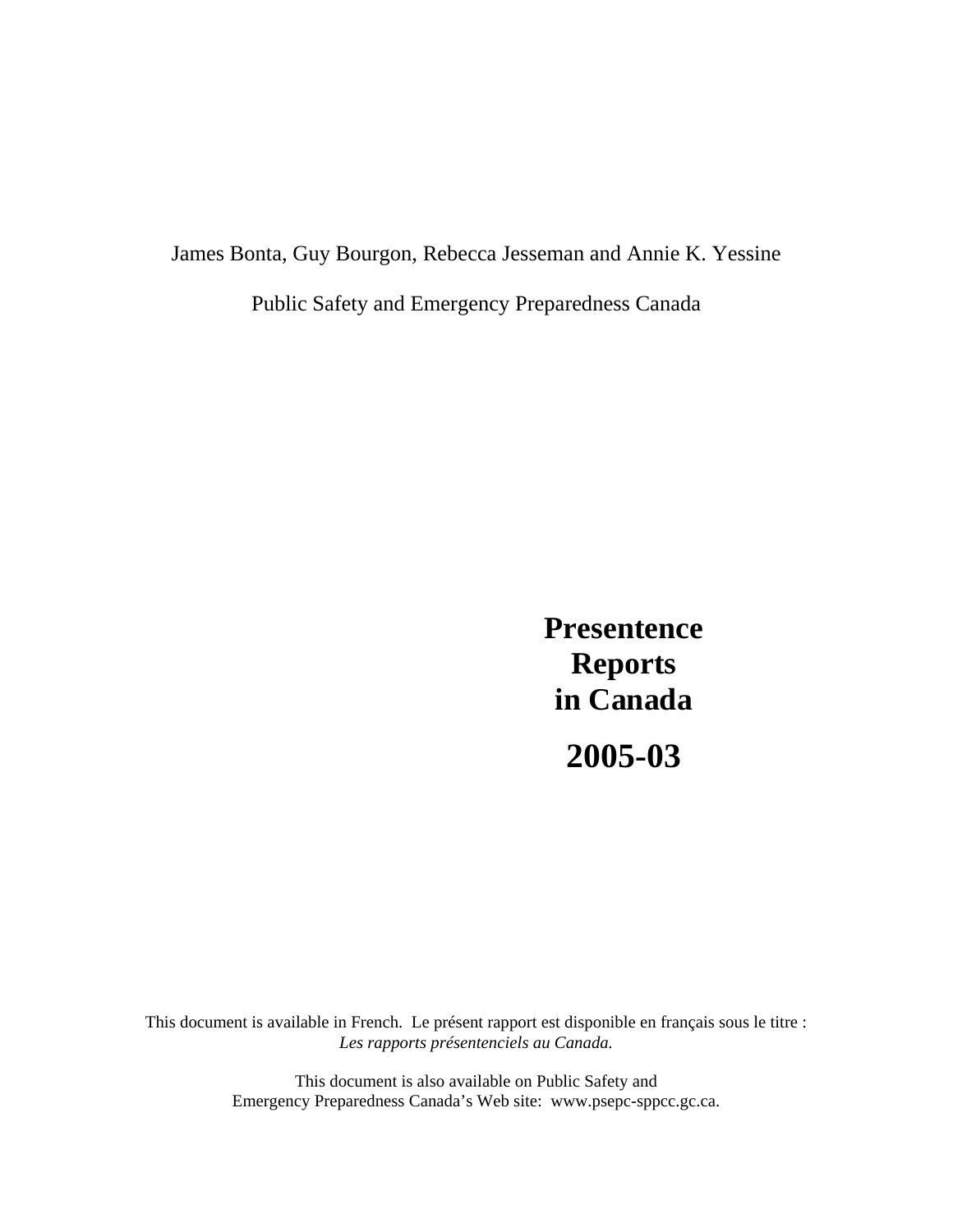© Her Majesty the Queen in Right of Canada, represented by the Minister of Public Safety and Emergency Preparedness, 2005. All rights reserved.

Paper version Cat. No.: PS3-1/2005-4 ISBN No.: 0-662-69252-7

PDF version Cat. No.: PS3-1/2005-4E-PDF ISBN No.: 0-662-41440-3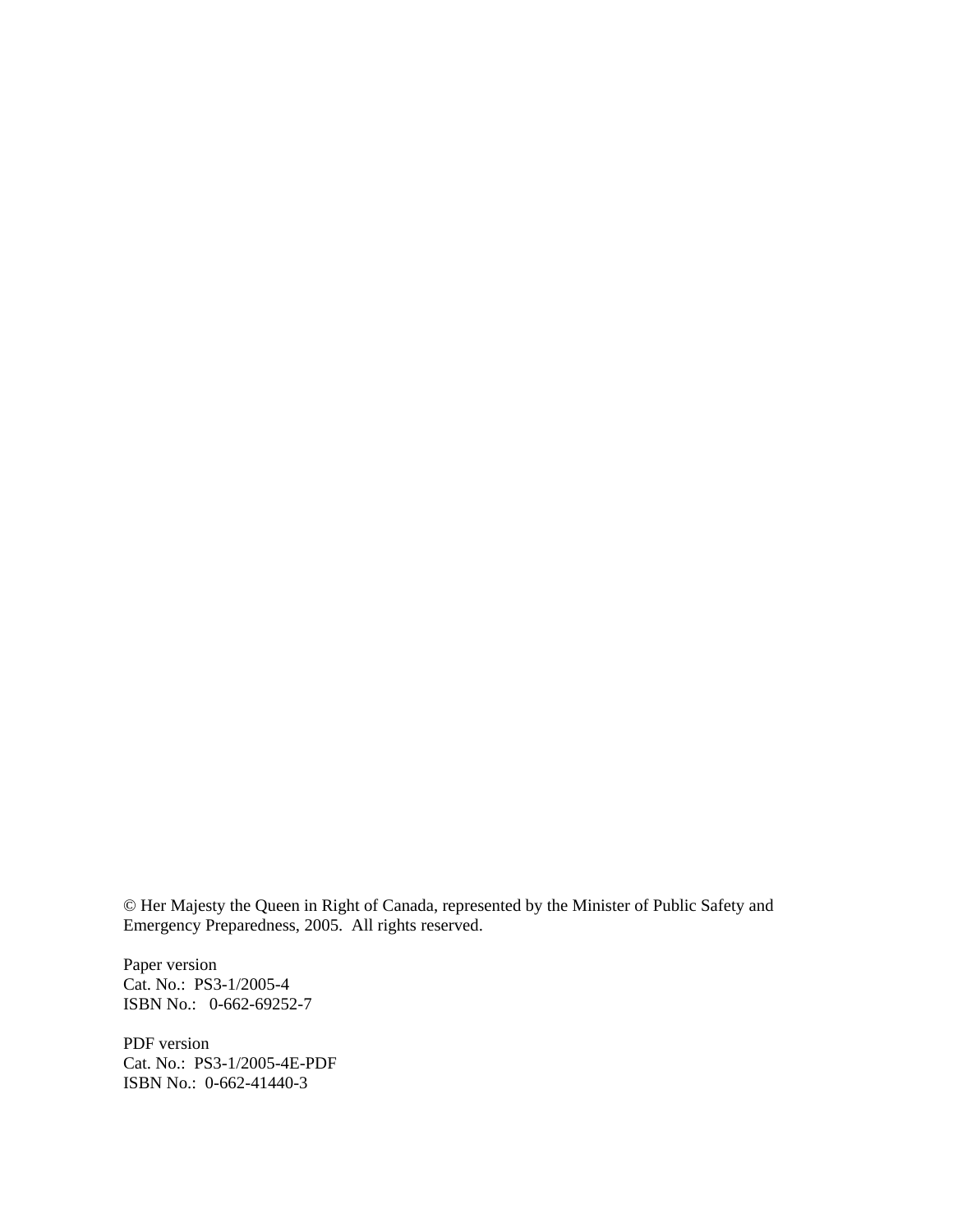#### Acknowledgements

This project was conducted with the encouragement of the Heads of Community Corrections. Their support and the assistance of probation managers at the various sites were instrumental in obtaining the cooperation of judges, probation officers and counsel in each province and territory. We would also like to thank the research assistants who conducted the interviews and gathered the data in each site. They were Patricia Braiden, Dr. Don Clairmont, Catherine Foo, Claire Goggin, Tara Jackson, Ken MacDonald, Lana Maloney, Jeff Pfeifer, Don Saunders, Charles Stuart and Marcel Vachon.

Our appreciation is also extended to the Heads of Community Corrections who read earlier drafts of this report and provided comments. In particular, we would like to thank Justice David Cole for his perspective from the judiciary. Finally, we would like to thank David Daubney, Justice Canada, for their financial contribution to the project.

The views expressed are those of the authors and are not necessarily those of Public Safety and Emergency Preparedness Canada.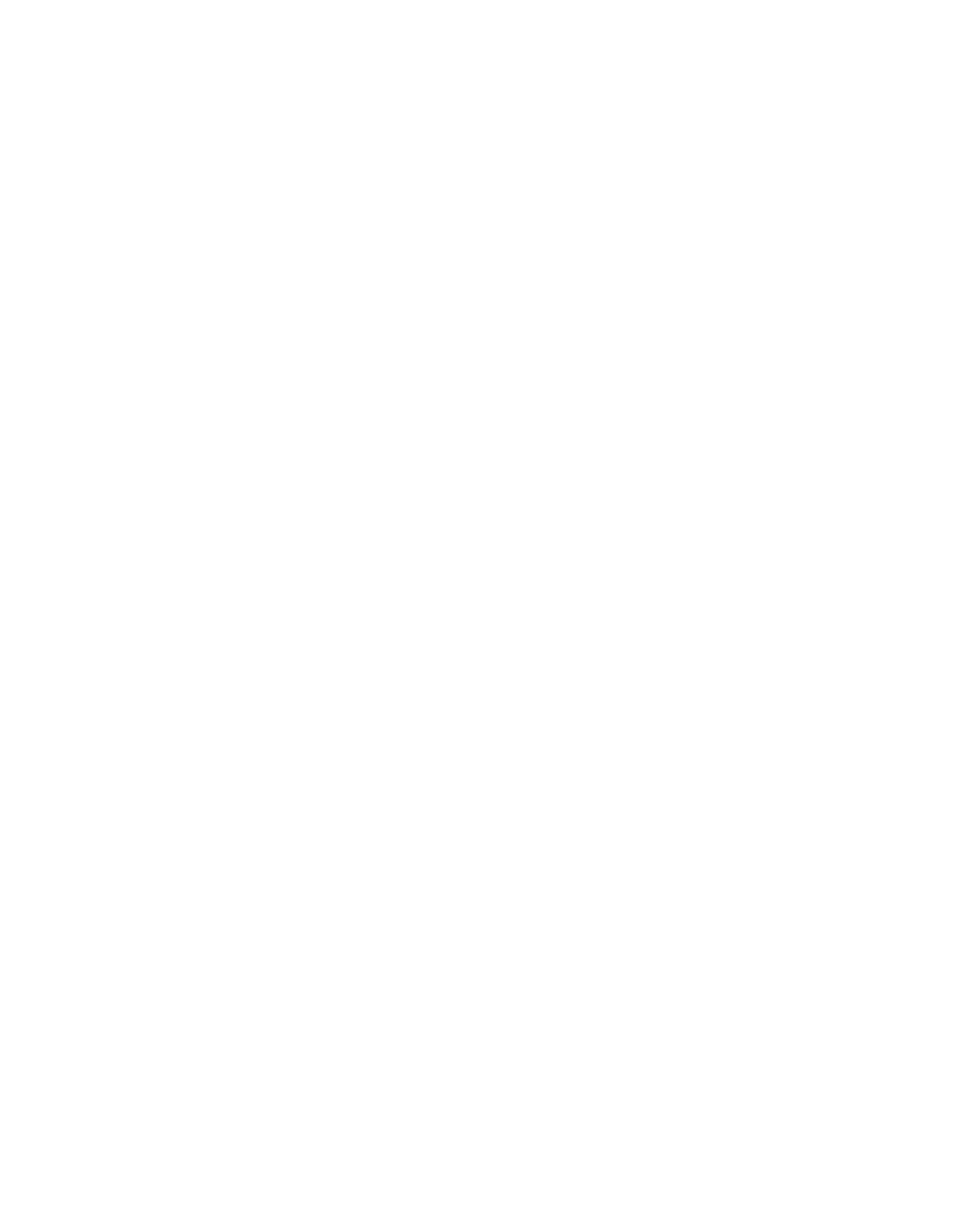# **Table of Contents**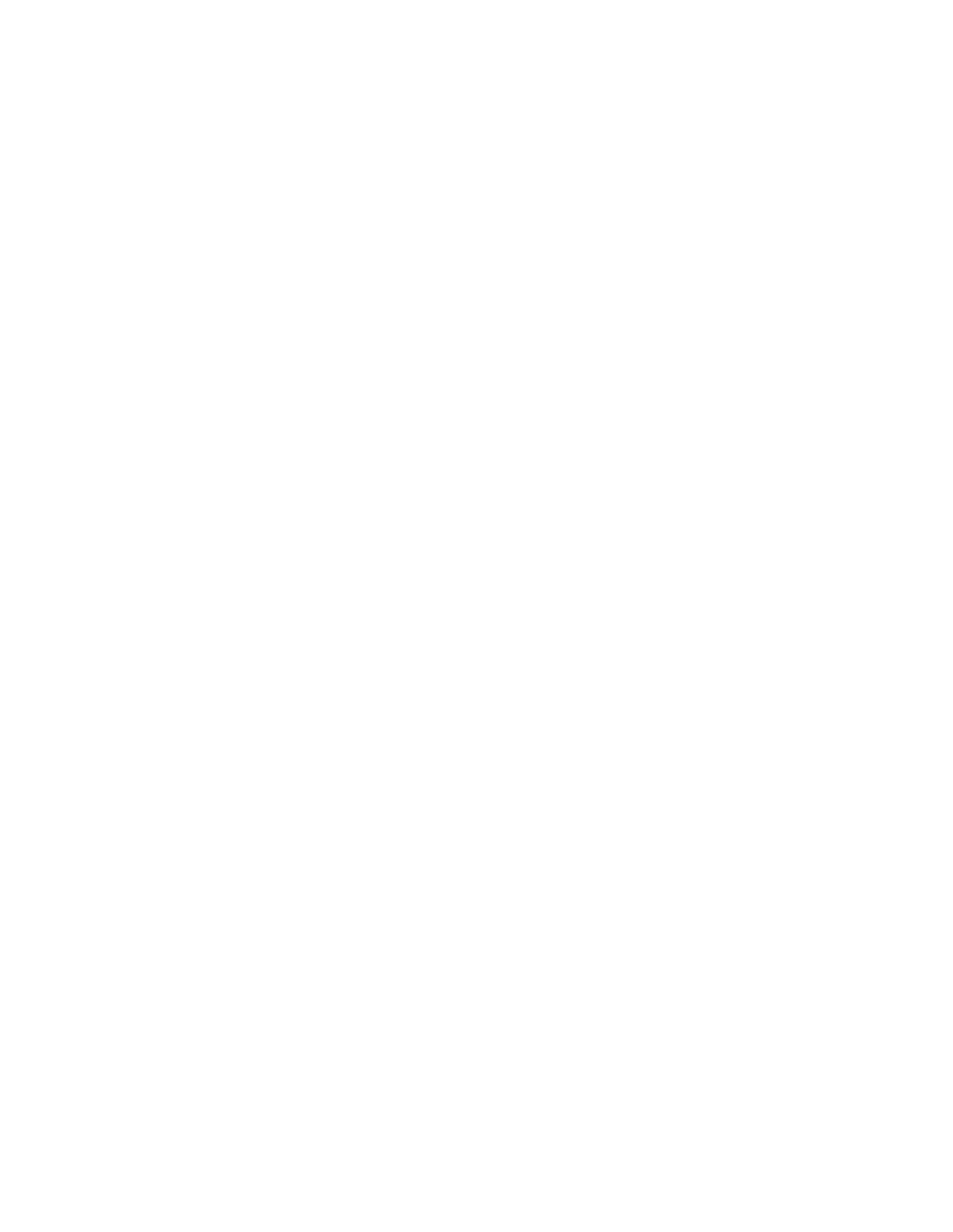#### Executive Summary

The Presentence Report (PSR) has been rarely studied in Canada although it demands a significant proportion of the resources of community corrections. It was estimated in this study that two-days of the probation officer's time were required to prepare a PSR. And yet, we know little about the usefulness of the PSR to the judiciary and how the PSR can be improved to make the reports more beneficial to the key actors in the sentencing process.

The present study obtained the views of judges, probation officers, Crown attorneys and defence counsel on the use and value of PSRs. Participants were chosen from a site in each Canadian province and territory. Over 100 judges and 198 probation officers answered questions about the PSR and nearly 100 Crown attorneys and defence counsel answered a similar, but smaller, set of questions. In addition, specific PSR cases were analyzed in detail and compared to non-PSR cases.

The majority of judges were quite satisfied with the format of PSRs and the information provided to them in the reports. On the other hand, the majority of probation officers were dissatisfied with the PSR structure and process. Probation officers complained of the insufficient training given to them, the lack of time to complete a PSR and sometimes, that the requests from judges to prepare a PSR were for minor cases.

Most of judges would like offender risk information and sentencing recommendations included in the PSR. However, judges tended to favour narrative, subjective assessments of risk and their views on sentencing recommendations in the PSR were not as strongly held as with risk assessment information. Everyone, from the judges to the defence counsel, was highly supportive of PSRs including information on offender treatment needs and recommendations regarding treatment.

In general, judges and probation officers showed relatively high agreement rates on the relevance of many treatment factors (e.g., substance abuse, current intimate relationship). However, agreement on the importance of other promising treatment factors such as social circle and family support was quite low. Although both judges and probation officers saw treatment information as very important, they failed to base certain decisions on the differing risk levels of offenders. Treatment recommendations and treatment orders were unrelated to offender risk.

PSRs tended to be used with the more serious case and appeared to influence disposition. When a recommendation for a community disposition was made in the PSR, a community sentence was imposed in 71% of the cases. Although community recommendations and sentences were more likely with low risk cases, 48% of high-risk cases where a PSR was completed received a community sentence. Thus, it appears that PSRs, with their information on treatment and risk management, provide judges with a willingness to take a risk in placing higher risk offenders into the community.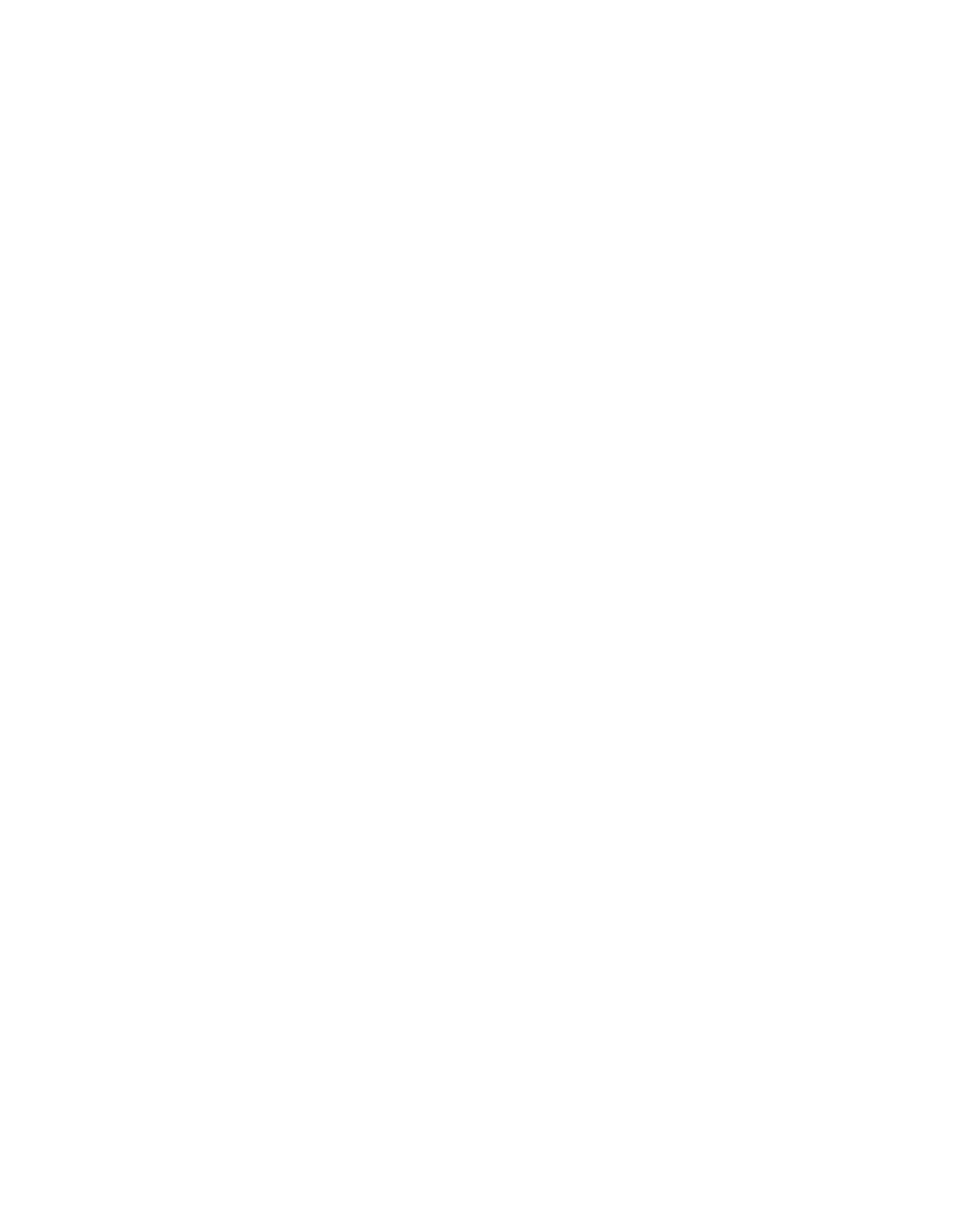#### Presentence Reports in Canada

Probation officers prepare thousands of presentence reports (PSRs) for the courts each year in order to assist judges in sentencing. Although presentence investigations and the preparation of the reports represent a significant investment of probation resources there is surprisingly little research on the topic. We know little about how they are perceived by the courts, if they are valued by judges, what content is particularly important and whether they influence sentencing. The project described in this report attempts to address this gap in knowledge.

#### The Legal Underpinnings of the PSR

 $\overline{a}$ 

Section 721 of the Canadian Criminal Code (CCC) provides the legislative authority for the PSR. The probation officer prepares a report when requested by the court "for the purpose of assisting the court in imposing a sentence or in determining whether the accused should be discharged pursuant to section 730"<sup>[1](#page-8-0)</sup>. The court can only request a PSR after the offender is found guilty or enters a plea of guilt.

Considerable latitude is given to the content of the PSR. The CCC specifies the inclusion of the following information:

 "(3)(a). offender's age, maturity, character, behaviour, attitude and willingness to make amends;

 (3)(b) history of previous dispositions under the *Young Offenders Act* and of previous findings of guilt under this Act and any other Act of Parliament;

 (3)(c) history of any alternative measures used to deal with the offender, and the offender's response to those measures; and

 (3)(d) any matter required by any regulation made under subsection (2), to be included in the report."

Subsection 2 refers to the type of offence that may require a report and the content of the form. What is important in subsection 2 is that it is left to each province and territory, through the authority of the lieutenant governor in council, to set the regulations for the type of offence that may require a PSR and what additional content the PSR may include. Although there are some mandatory content requirements for the PSR there is sufficient latitude in the CCC to permit the inclusion of a wide range of other information.

Not surprisingly, a review of provincial correctional and territorial policy manuals finds varying direction to probation officers as to what should be included in the PSR, particularly with respect to sentencing recommendations, risk information and the accused's version of the events surrounding the offence (see Table 1). Cole (2001) argues that Canadian case law, in general, frowns upon the probation officer making a sentencing recommendation in the PSR although he does acknowledge that there are no absolute restrictions in making such recommendations. Similarly, the courts neither encourage nor prohibit the inclusion of information on the accused's views and attitudes toward the crime. However, recommendations around sentencing may be highly relevant when dealing with an Aboriginal offender (*R v. Gladue,* 1999) and risk information must be considered when contemplating

<span id="page-8-0"></span><sup>&</sup>lt;sup>1</sup> Section 730 of the CCC refers to absolute and conditional discharges (i.e., a criminal conviction is not registered).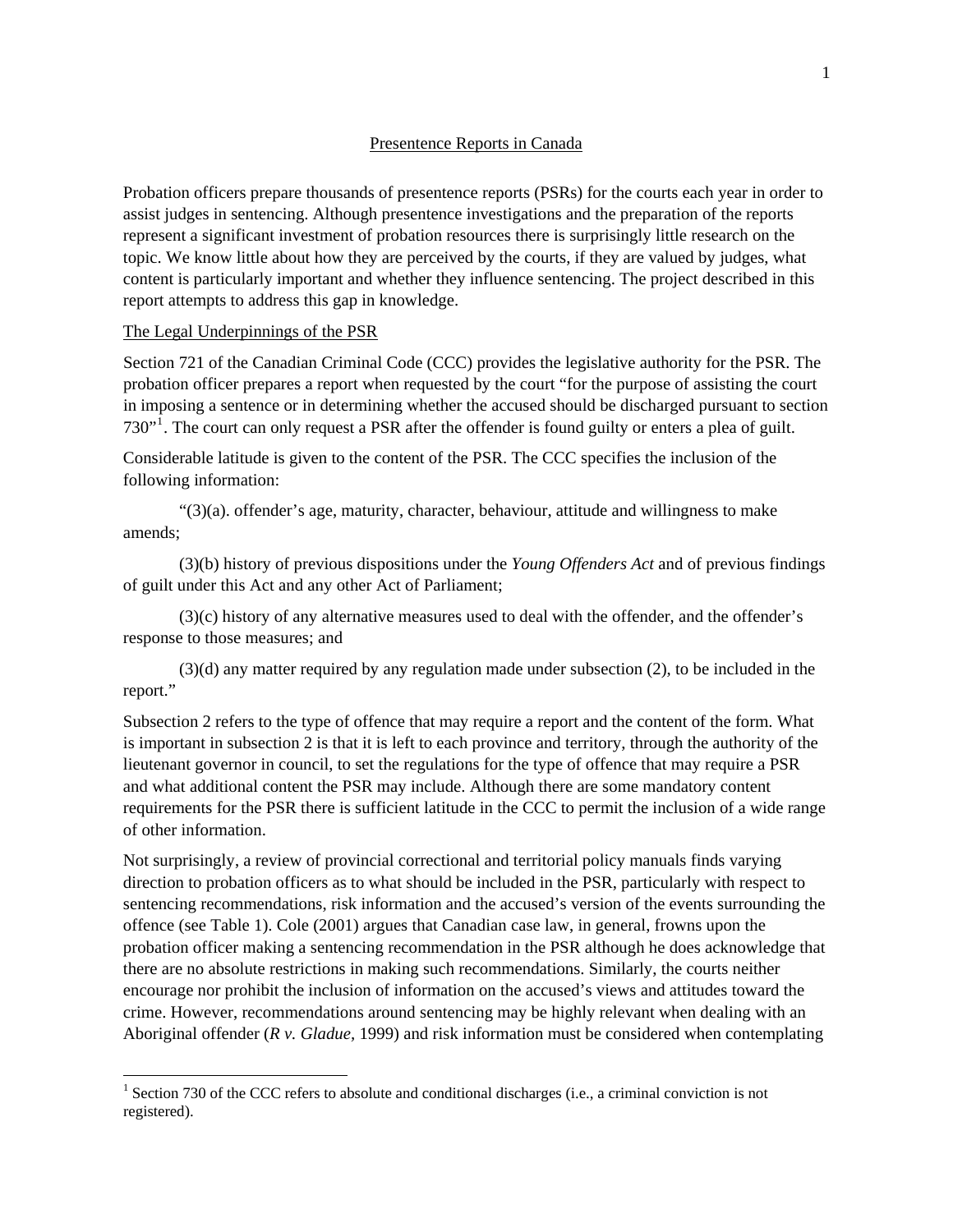a conditional sentence (*R v. Proulx,* 2000). Two provinces (Manitoba and Saskatchewan) actually include a subsection in the PSR that reports on the findings of an evidence-based, actuarial risk assessment while other jurisdictions may use such an assessment to guide the writing of the PSR without formally referencing the assessment. Nova Scotia did have a separate section on risk assessment but deleted this section after a court challenge (*R. v. Elliott,* 2004). The province now uses the risk assessment to structure the PSR report without directly referencing the risk instrument.

|           |                | <b>Recommendations Permitted</b> | <b>Risk Assessment</b> |          |            |
|-----------|----------------|----------------------------------|------------------------|----------|------------|
| Province  | Sentencing     | Community<br>Supervision         | Type                   | Province | Sentencing |
| Alberta   | N <sub>o</sub> | Yes                              | Narrative              |          | Facts only |
| BC        | No             | Yes                              | Actuarial              | No.      | Yes        |
| Manitoba  | Yes            | Yes                              | Actuarial              | Yes      | Yes        |
| NB        |                |                                  | Actuarial              | Yes      | Yes        |
| NF        | Yes            | Yes                              | Actuarial              | Yes      | Yes        |
| <b>NS</b> | N <sub>0</sub> | Yes                              | Actuarial              | No.      | Yes        |
| Nunavut   | No             | Yes                              | Actuarial              | Yes      | Yes        |
| Ontario   | No             | Yes                              | Actuarial              | No.      | Yes        |
| Quebec    | N <sub>o</sub> | Yes                              | Narrative              |          | Yes        |
| SK        | No             | Yes                              | Actuarial              | Yes      | Facts only |
| Yukon     | Yes            | Yes                              | Actuarial              | Yes      | Yes        |

Table 1. Provincial Guidelines for the Preparation of Presentence Reports

Notes. Where risk assessment is permitted, it is at the discretion of the probation officer in New Brunswick, Newfoundland, Nunavut and the Yukon. Sections left blank indicate no clear policy/guideline. Information is based on policy guidelines at the time of the study. Prince Edward Island and the Northwest Territories were developing guidelines at the time of the study.

#### Research on PSRs

Considering the wide use of PSRs in Western countries, the paucity of empirical research on the topic raises concerns regarding the value of PSRs to the courts. For some scholars, our poor understanding of the PSR and its worth reduces the PSR to "inappropriate social gossip" (Gelsthorpe & Raynor, 1995).

At a very general level, if PSRs "assist in sentencing" then there should be high agreement between the recommendations made in PSRs and the court's disposition of the case. Indeed, most studies find high agreement rates particularly when a community sentence is recommended. In the U.S., Norman and Wadman (2000a) reported an agreement rate of 92%. Carter and his colleague (Carter, 1966, 1969; Carter & Wilkins, 1967) found that judges followed a recommendation for probation between 72% and 97% of the time compared to 27% to 67% of the time when incarceration was recommended. High agreement rates have also been reported in New Zealand (80%, Deane, 2000; 77%, Gibson, 1973) and in the United Kingdom (78%, Thorpe & Pease, 1976).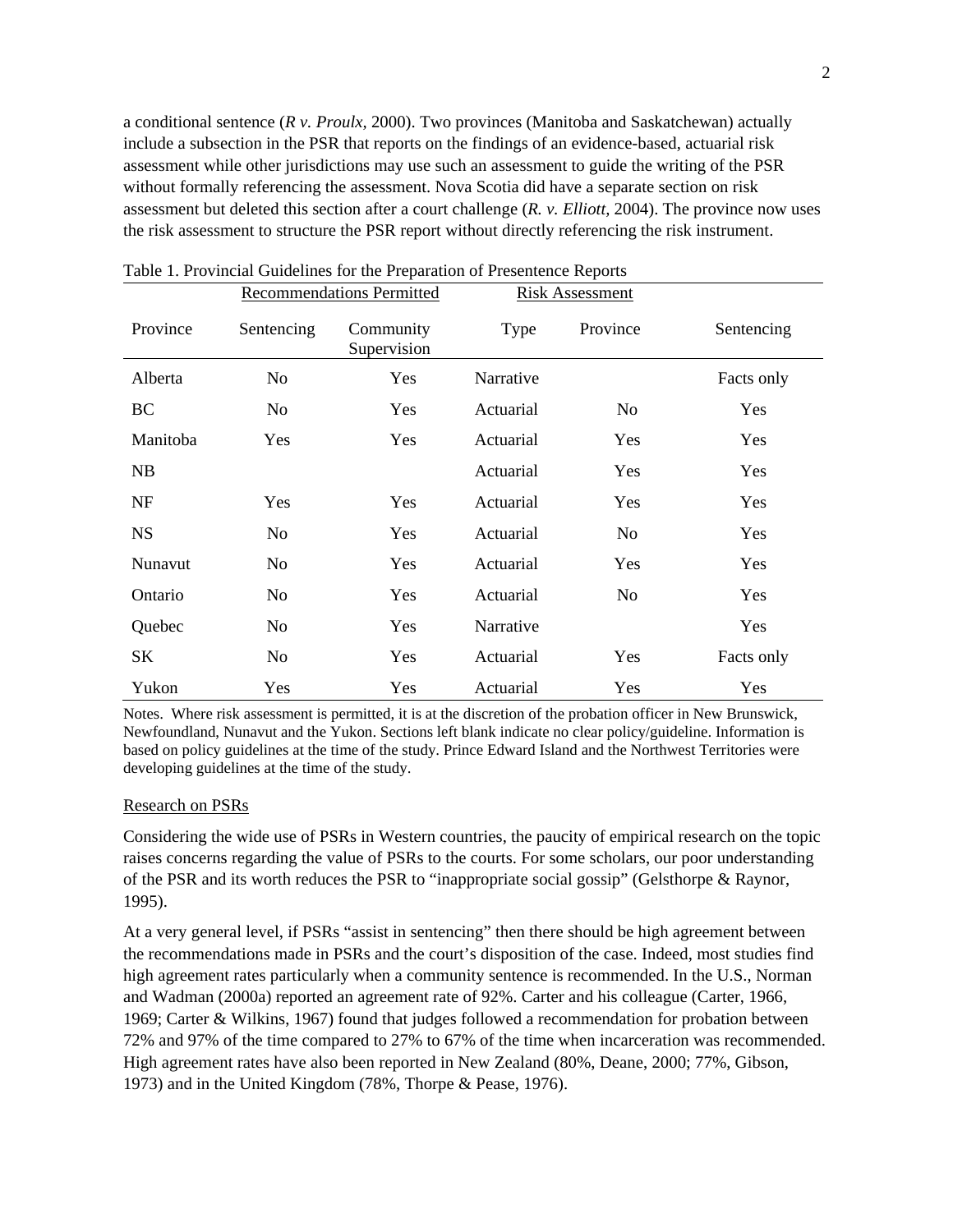Canadian research is particularly sparse with all of the studies conducted in the 1970s and 1980s. Hagan (1975) and Boldt, Hursh, Jonson and Taylor (1983) both found that Canadian judges followed the recommendations in nearly 80% of cases. However, Gabor and Jayewardene (1978) found a concordance rate of only 42.9% for a community recommendation. High agreement rates may suggest that judges find PSRs useful but what exactly they find helpful in the reports is unclear.

A number of investigators have tried to define what makes a high quality PSR. At a basic level, quality has been defined by avoidance of discriminatory remarks, spelling and grammatical errors, and covering *relevant* information (Gelsthorpe & Raynor, 1995; Norman & Waldman, 2000b; Raynor, Gelsthorpe & Tisi, 1995). What exactly is relevant information to the court is an important question that has rarely been answered. Norman and Wadman (2000b) asked 48 judges to rate as "somewhat important" or "not important at all" the sections of presentence reports written in the state of Utah. All the judges rated "somewhat important" the offenders' probation history and 83.3% also rated recommendations as important. Risk information in Utah is provided only through a factual description of the criminal record but all of the judges rated this as important information in a PSR.

One emerging area that is altering the structure and content of PSRs is the increasing focus on criminal behaviour and the management of offender risk (Cavidino, 1997; Stinchcomb & Hippensteel, 2001). Within these domains, offender risk assessment is assuming a major role. As already noted (Table 1), risk assessment is used in the majority of Canadian provinces and territories either as a guide in the investigation supporting the report or to speak directly on the offender's level of risk. Some observers have raised concerns over the use of risk information in PSRs. Criticisms have been voiced that offender risk information in the reports may trigger overly restrictive interventions (Bazelon, 2005), that assessors are poorly trained producing an unreliable result (*R. v. Elliott*, 2004), and that such information goes far beyond a description of the "character and circumstances of the offender" (Cole & Angus, 2003).

Although there is some resistance from different quarters, risk assessment is an inescapable fact of daily operations in probation and information on offender risk factors influences many aspects of sentencing. In Canada, risk information must be considered in cases of conditional sentences (*R. v. Proulx*, 2000), Dangerous Offender applications (Bonta, Harris, Zinger & Carrière, 1998; *R. v. Moser*, 2002) and Long Term Offender applications (Bonta & Yessine, 2005). Furthermore, most jurisdictions use evidence-based, actuarial risk assessment instruments to conduct their evaluations (Table 1).

Actuarial risk instruments are more accurate than the traditional, subjective assessments that were prevalent before 1990 (Bonta, 1996, 2002; Grove, Zald, Lebow, Snitz & Nelson, 2000). Today, most of these instruments assess both static risk factors (e.g., criminal history, past substance abuse) and dynamic risk factors (e.g., current employment, current substance use). Dynamic risk factors, often referred to as criminogenic needs, are especially important for correctional staff because they identify the targets for intervention (Andrews, Bonta  $\&$  Hoge, 1990). Thus, it is little surprise that probation departments direct staff to structure the PSR around a "risk-need" assessment as the assessment provides clues as to what needs to be done to manage the risk of the offender.

## The Present Study

The research described in this report had two main parts. The first part was a general survey undertaken with the major consumers of the PSR. Judges, Crown attorneys, defence counsel, and probation officers were asked what they considered to be important information that should be included in PSRs and what they saw as the role of PSRs in sentencing. The second part of the research involved the collection of information on specific cases. It is one thing to ask people what they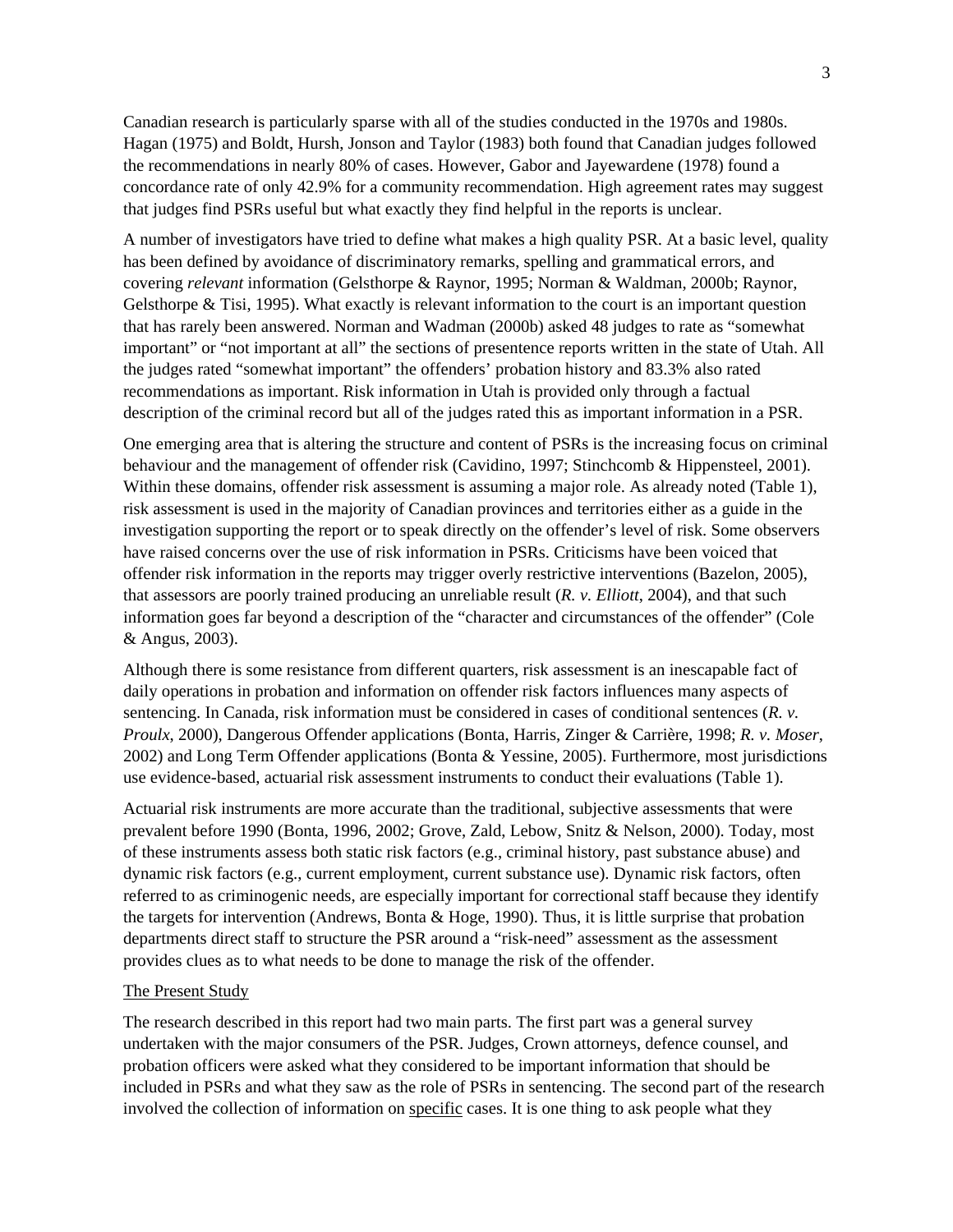consider to be important in general but how they act when faced with a real case could be quite different.

In addition to these two major components of the project, we conducted a small review of the resources required to conduct a full PSR. Very few jurisdictions have a precise knowledge of the time devoted to the preparation of a PSR. In five sites, probation officers were asked to log all activities related to the preparation of a PSR. This permitted us to calculate the amount of time probation officers spend preparing a PSR and it also provided a description of the types of activities that contribute to the preparation of a PSR.

## Method

#### Site Selection

Prior to data collection, preliminary steps were taken to introduce the project to key stakeholders (i.e., probation managers, Judges and Crowns). This involved individual and/or group meetings, answering questions, and gauging interest in the research. With the assistance of the Heads of Community Corrections, a specific site was chosen in each jurisdiction where it was estimated that probation and the courts would provide good cooperation.

Most of the sites selected were in cities (Whitehorse, Yellowknife, Victoria, Edmonton, Regina, Winnipeg, Ottawa, Gatineau, Saint John, Halifax and St. John's). The remaining two sites (Prince Edward Island and Nunavut), because of a small geography or population base, covered the complete jurisdiction.

## Procedure

Phase I. General Interviews. Once the sites were chosen, additional meetings were held with judges and the probation officers responsible for preparing PSRs. For each site, a senior judge (if he/she showed an interest in participating in the project) was asked to present the project to all the judges of that court and request their participation. In early meetings, some judges were reluctant to complete information on specific cases. Therefore, all of the judges were given the option of responding only to the survey or to participate in both the survey and the completion of case-specific information. A list of participating judges was then provided to the research team to arrange for the completion of the survey and the data gathering of case specific information.

The Northwest Territories agreed to participate in the project after the data collection had begun in the other sites. For Yellowknife, we were unable to gather case-specific information due to time constraints. The Judge's Survey was mailed to the judges in Yellowknife (the survey instruments are described in the Measures section).

The fact that the information gathered was dependent upon judges who agreed to participate in the project opens the possibility of bias. That is, the views regarding PSRs may represent a group of judges who may be unrepresentative of most judges. In an attempt to minimize this source of bias, the Judge's Survey was mailed to non-participating judges in the sites selected, a sample of judges in Quebec from courts outside of Gatineau, and a few judges who had heard about the project and were simply interested in completing the survey.

A member of the research team interviewed the judge using the structured interview (Judge's Survey). The Judge's Survey asked about the general opinions on PSRs, the role of sentencing, and the goals of the Criminal Justice System. At the end of the interview, each judge was briefed on the procedures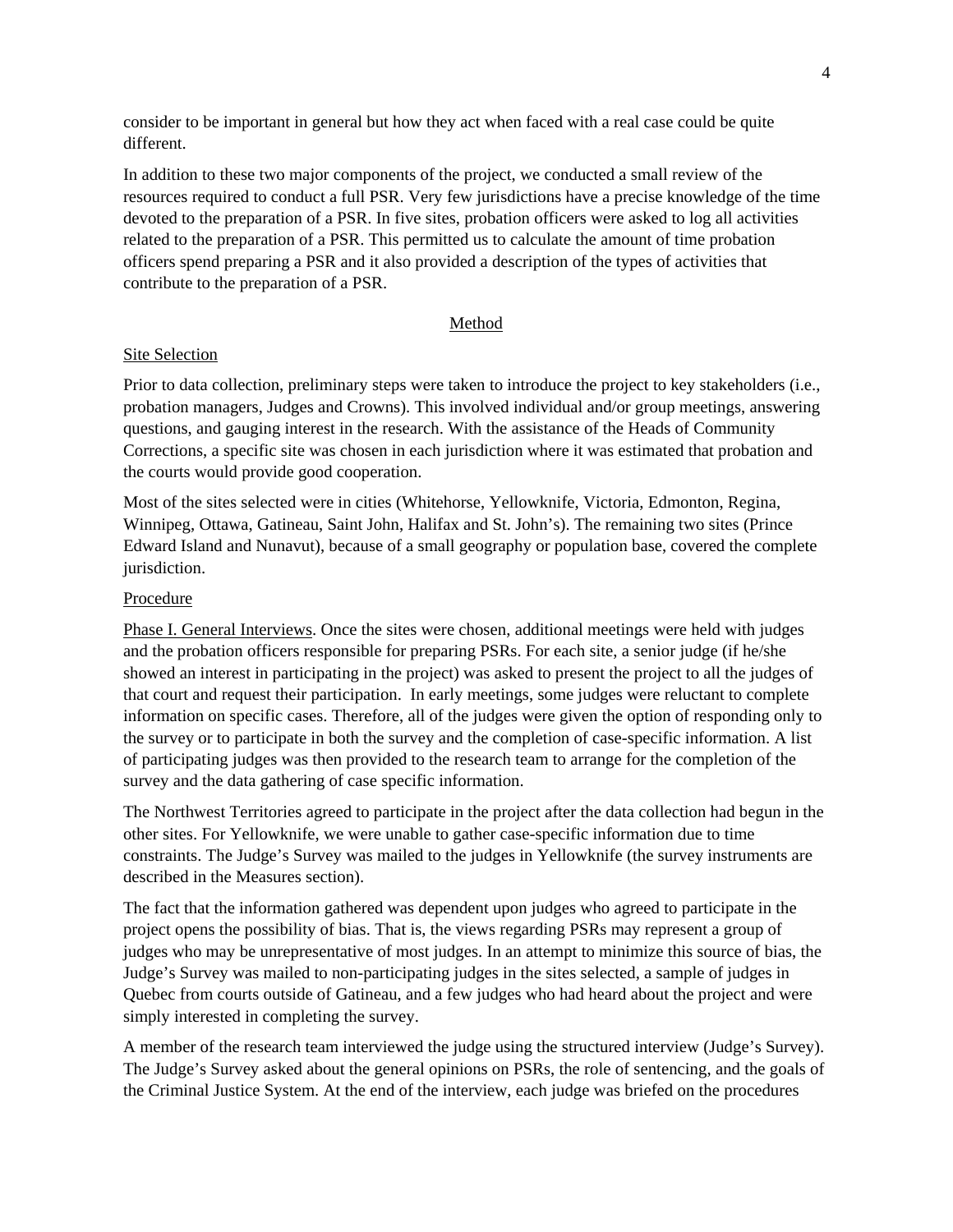regarding the gathering of data on individual PSR cases and encouraged to participate in the second, optional phase of the research.

At each site, probation officers who prepared PSRs were interviewed using a similar format to that used with the judges. The probation officer was briefed on the procedures regarding the collection of data on individual PSR cases. Although this second phase was optional for judges, it was mandatory for probation officers. The interviews with the judges and probation officers lasted 30 to 45 minutes.

A briefer interview was conducted with 98 Crowns and 93 defence counsel (approximately 20 minutes in length). Most of these interviews were conducted over the telephone owing to the difficulty in scheduling face-to-face appointments.

Phase II. Case-specific Information. Information was collected on individual cases in which a PSR was ordered, prepared and provided to the court for sentencing. Probation officers and judges were consulted in order to determine appropriate procedures for tracking the reports at a particular site. In all jurisdictions, with the exception of Halifax and Victoria, the first 10 cases in which a PSR was requested by a participating judge were identified for inclusion in the study.

In Halifax and Victoria, the procedures varied slightly because the judge that requested the PSR was not necessarily the sentencing judge. A PSR case was identified when the participating judge received the completed PSR. After the judge sentenced the offender, he/she completed what was required for the project and returned the data to the researchers. Once these cases were identified as project cases, the probation officer who completed the PSR was notified and requested to complete the tasks assigned for this phase of the study. In other words, the cases were identified when the judge received the PSR and the data were gathered from the probation officer after the judge received the PSR.

Judges who agreed to gather case-specific information were asked to complete three tasks after sentencing the offender. The first task involved completing a Case-Specific Questionnaire. The Case-Specific Questionnaire asked the judge to rank five sentencing principles (general deterrence, rehabilitation, punishment, specific deterrence, and incapacitation) in order to determine their importance in the sentencing of the particular case. The ranking ranged from 1 (main reason) to 5 (least important reason). The judge was also provided a list of factors about which the PSR may provide information. From this list, the judge was asked to identify those factors about which the PSR provided helpful information as well as to rank the top three factors that were most useful to the particular sentencing decision. The questionnaire also contained a few general questions about the PSR request, what was helpful and not helpful, and the PSR's overall value to the court.

The second task for the judges was to identify specific information on the PSR that they believed was important/critical in the case. This was done by directly underlining the portions of the PSR that provided this information.

Finally, the judges were asked to complete a short form gathering specific details regarding sentencing. These details included a description of the offence(s) for which the offender was being sentenced, date and disposition of the sentence, the presence of a joint submission for sentencing, and, if there was a joint submission, whether it was in accordance with the sentence imposed.

For probation officers, the Case-Specific Questionnaire contained instructions on two tasks required to gather information specifically relating to the individual case. This questionnaire was completed once the PSR had been submitted to the court. The first task required the probation officer to complete a short questionnaire that included a list of potential factors about which a PSR may provide information. From this list, the probation officer was asked to identify all factors on which this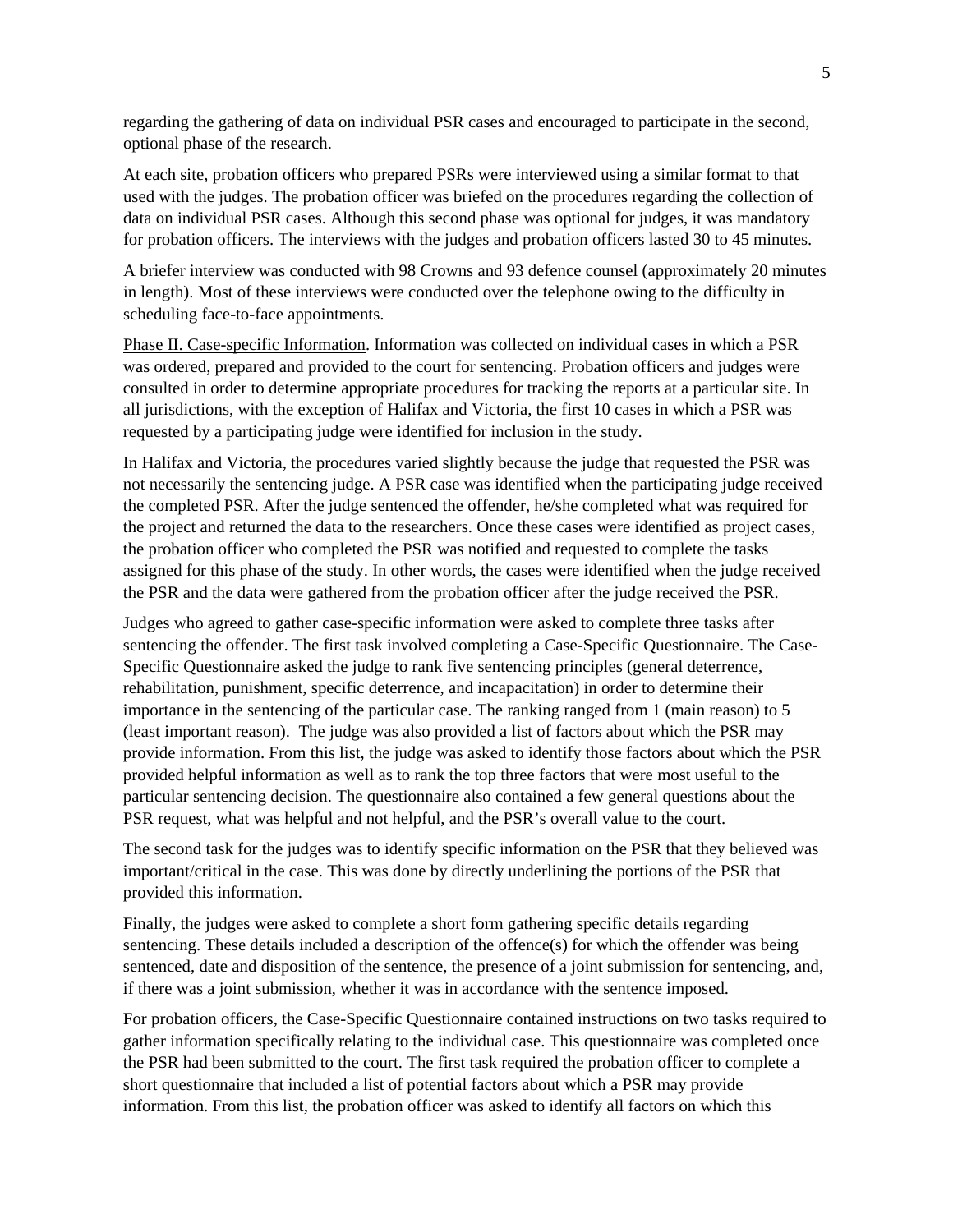particular PSR provided helpful information *to the court* and, of these, to number the three most important factors for assisting *the court* in sentencing. The probation officer was also asked to identify all factors about which the PSR provided helpful information *for the probation officer*, and to number the three most important factors for assisting *probation supervision*. In this way, specific information in the PSR that the probation officer deemed important was identified for a) sentencing purposes, and b) supervision purposes. The questionnaire also contained open-ended questions about the specific PSR request, difficulties in preparing the PSR, and the overall value of the PSR.

The second task for the probation officer involved indicating the information deemed important directly on a copy of the PSR. Probation officers were asked to underline information that they considered particularly important to convey to the court and circle information that they believed would be useful for a probation officer supervising the offender.

#### Measures

 $\overline{a}$ 

The general survey consisted of four versions that were tailored to suit the following groups: judges, probation officers, Crown and defence counsel. The survey gathered general information on the opinions, values, and experiences regarding the use and content of  $PSRs<sup>1</sup>$  $PSRs<sup>1</sup>$  $PSRs<sup>1</sup>$ . The survey consisted of up to four distinct sections (depending on the participant group). The first section consisted of openended questions that asked about the participant's views on such issues as how PSRs help the criminal justice system, the role of risk assessment in PSRs, and overall satisfaction with PSR format and content. This section of the interview was generally consistent across the four types of respondent (judge, probation officer, Crown and defence counsel), with some questions tailored according to their role within the justice system. For example, judges were asked their opinions on the potential use of forms to request specific information, probation officers were asked about the potential impact of preparing a PSR on supervision and Crowns and defence counsel were asked about the frequency of, and reasons for, PSR requests.

The remaining three sections were more quantitative in style. The second section, included in all interviews, asked participants to rate the importance of a number of different pieces of information that may be included in a PSR such as age, past response to supervision, and treatment recommendations. Ratings were based on a scale of 1 (not at all important) to 10 (most important).

The third section, included only for probation officer and judge interviews, related to general views of the criminal justice system (Crown and defence counsel were not included in order to minimize the resource demands associated with the research). Participants were asked to rate the importance of five principles of sentencing (punishment, rehabilitation, incapacitation, general deterrence, and individual deterrence) on a scale of 1 (not important at all) to 5 (very important). Using the same scale, participants were also asked to rate the importance of four different criminal justice goals (punishment, rehabilitation, protecting society, deterrence) for prisons and for community corrections.

Finally, the Probation Officer Survey included a section on the attitudes and opinions about the reasons for criminal behaviour and appropriate responses by the justice system. In this section, the probation officers were asked to rate their agreement with 11 statements expressing different views on these issues on a scale of 1 (strongly disagree) to 5 (strongly agree).

The survey was administered either in person or by completing a paper-and-pencil version of the survey and mailing it to the research team (Crown and defence counsel interviews were conducted

<span id="page-13-0"></span> $<sup>1</sup>$  The surveys and all related questionnaires are available from the authors.</sup>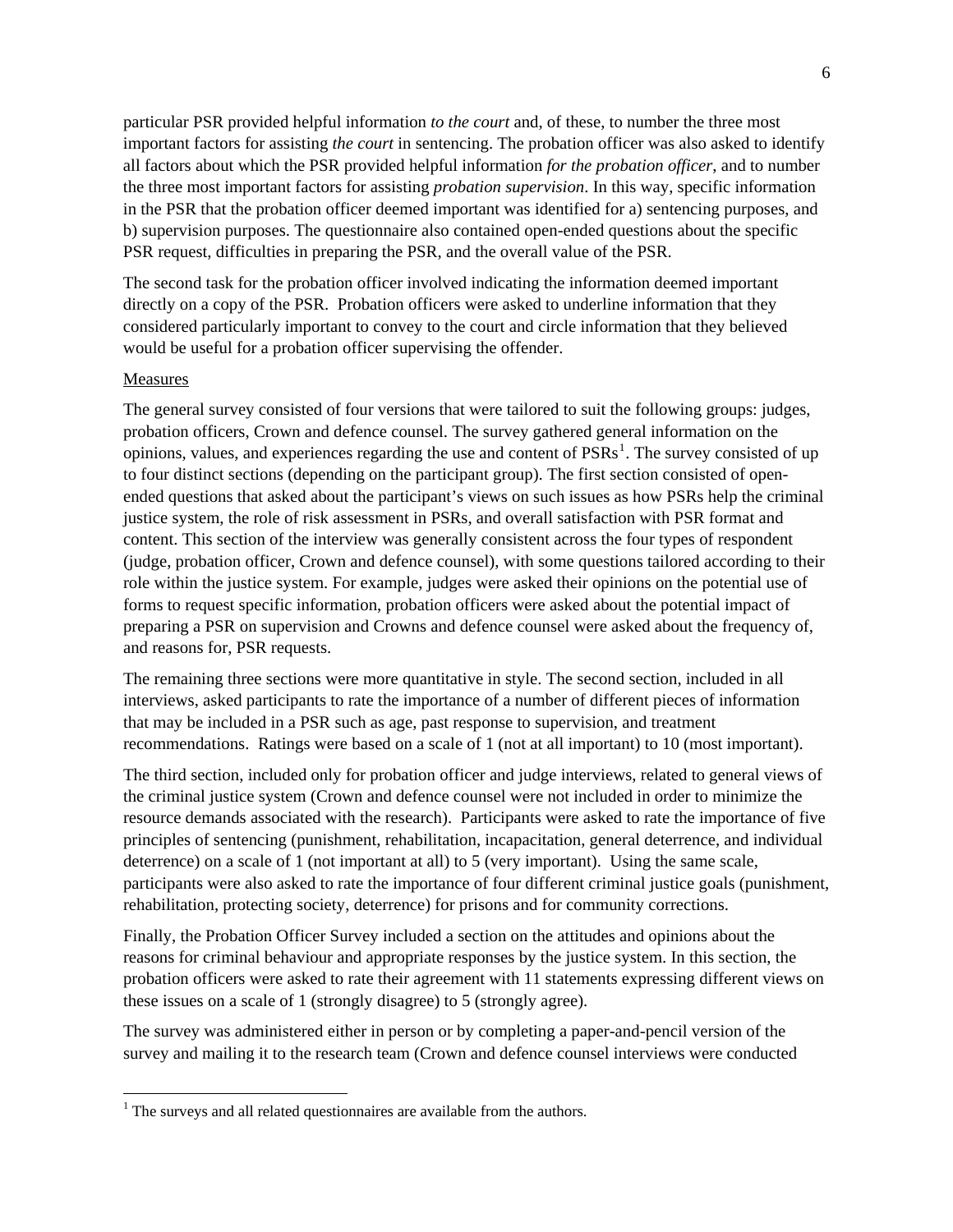over the telephone). Participants were given the choice on how to complete the survey. In some cases where a judge agreed to a face-to-face interview, the interviews were recorded on audiotape in order to facilitate inter-rater reliability measurement.

In order to obtain an objective assessment of offender risk for the PSR cases, the Level of Service Inventory-Revised: Screening Version (LSI-R:SV; Andrews & Bonta, 1998) was applied to each submitted PSR. The LSI-R:SV is an eight-item, actuarial risk scale derived from the 54-item Level of Service Inventory-Revised (Andrews & Bonta, 1995). Total scores were calculated if no more than one item was missing; the absence of two or more items for scoring renders the scale invalid.

## Non-PSR Cases

For comparison purposes, information was collected on cases where the court did not request a PSR. Each judge participating in the second phase of the study was asked to provide information on a sample of 10 non-PSR cases in which they imposed a sentence. Judges were provided with a form for providing information on offence(s) and sentence, as well as a list of 15 different areas (e.g., financial information, criminal history, and substance abuse) in which information about the offender might be available during sentencing. For each site, the judge was asked to evaluate the quantity and quality of information they knew prior to determining sentence. For example, a judge filling out the form would indicate whether anything about the offender's substance use/abuse prior to sentencing was known, and if so, whether or not the substance use/abuse was known to be a) not a problem, b) a moderate problem, or c) a severe problem.

The non-PSR cases for each judge were identified in one of two ways, depending on the judge's preference. One method required the judge to identify the first non-PSR case following a sentencing hearing for a PSR case. This method was chosen in every jurisdiction except Victoria, Ottawa, and Halifax. In these latter three jurisdictions, the judges identified a series of 10 consecutive cases for which they sentenced the offender without a PSR. Once the non-PSR case was identified, the judge recorded the information requested and forwarded it to the researchers.

## Resource Monitoring of PSRs

 $\overline{a}$ 

In five jurisdictions (PEI, Ottawa, Winnipeg, Edmonton, and Whitehorse) the time and resources required to prepare PSRs was estimated. Probation officers were asked to complete a form listing the various tasks relating to the file (e.g., interviews with offender and collateral contacts, reviewing information, writing report) and the time taken to perform each task.

## Coding of the General Survey Instruments

Coding procedures were developed for the open-ended questions in the survey by generating a series of response categories for each question. The raters coded the responses as present or absent, positive or negative<sup>[2](#page-14-0)</sup>.

Initially, two raters coded one interview and discussed the scoring of each item. Disagreements were discussed and definitions and scoring rules were revised and improved. The coding scheme was finalized after approximately 10 interviews. Two raters coded a total of 48 Judge's Surveys, 26 Probation Officer Surveys, and 47 Counsel (Crown and defence) interviews. For the Judge's Survey, the mean Kappa for 69 variables was .92 with a range of 0.66 to 1.0. For the Probation Officer Survey,

<span id="page-14-0"></span> $2^2$  The complete coding manual is available from the researchers.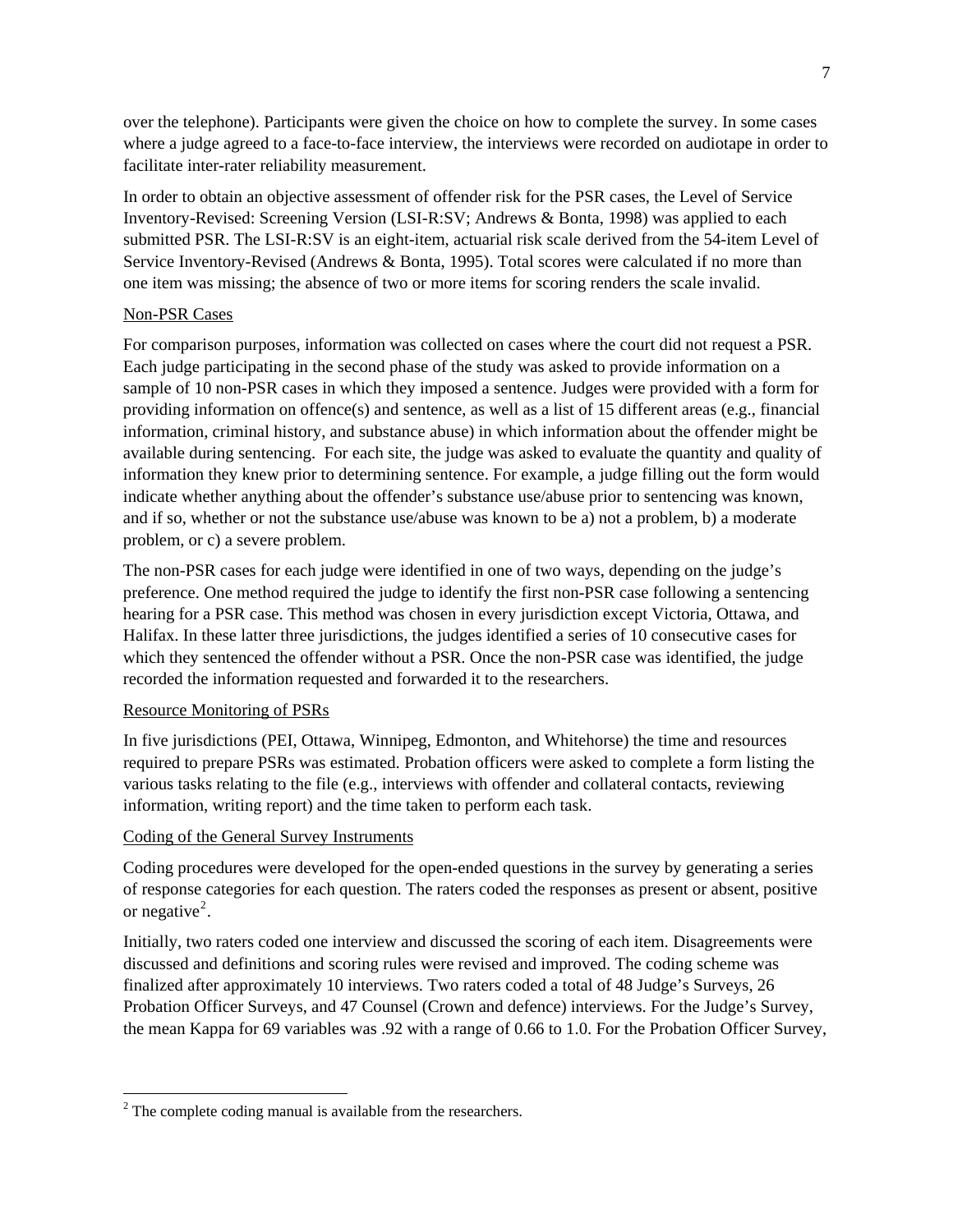the mean Kappa for 116 variables was .90 (range of 0.46 to 1.0) and for the Counsel interviews the mean Kappa for 118 variables was .90 (range of 0.60 to 1.0).

## Coding of Case-specific Information

For the case-specific questionnaires, a series of categories/issues were identified under which responses could be given for each open-ended question. The written responses of the judges and the probation officers were examined and coded according to the presence or absence of each category/issue identified.

Inter-rater agreement was conducted on two raters who coded 33 judge case-specific questionnaires and 61 probation officer case-specific questionnaires. For the judge case-specific questionnaires, interrater reliability was examined on 32 variables. The mean Kappa was 0.97 with a range of 0.63 to 1.0. For the case-specific questionnaires completed by the probation officers, Kappas were computed on 56 variables (mean Kappa of 0.95 with a range of 0.54 to 1.0).

## Coding of the PSR

Fifty-one different variables from seven domains were coded from the PSR. The seven domains (and the number of information variables in each) were: Social Background (10), Relationships (6), Current Social Context (7), Education/Employment (6), Health (4), Substance Abuse (4), and Criminal Justice System Information (14).

For each PSR, the presence or absence of information for each of the 51 variables was coded (Information Content). In this manner, data was gathered which would allow us to describe the content of PSRs. In addition to coding the presence or absence of this information, 33 of the variables were rated by the coders as negative/problematic, neutral/not specified, or positive/strength (Evaluative Component).

For each case, we also requested that the judge underline information deemed important or useful in that case directly on the copy of the PSR. The probation officer underlined key information that was intended for the court and circled information deemed important for supervision purposes on a separate copy of the PSR. Both of these marked PSRs were coded. PSRs submitted by judges were coded according to whether or not information for each of the 52 variables was underlined when that information was present. PSRs submitted by probation officers were coded according to whether information was underlined, circled, both, or not identified when that piece of information was present. This methodology yielded information as to what both stakeholders held as important and allowed an analysis of the concordance between the two sets of views.

Inter-rater reliability was examined for a) information present/absent, b) the evaluative ratings of the information, c) the information underlined by the judge, and d) the information underlined, circled, or both by probation officer. Two raters coded a total of 63 cases. In 21 cases, we had information from both the judge and the probation officer. In 41 cases we had a PSR marked by the probation officer but not the judge, and in one case, we had a PSR marked by the judge but not the probation officer.

Information categories coded as present/absent. Inter-rater reliability was calculated on 63 PSRs. Kappas could not be computed on three of the 51 variables (Age, Educational Background, and Criminal History) as these variables were coded as present on all the PSRs examined for inter-rater reliability. The mean Kappa of the remaining 48 variables was 0.96 ranging from 0.66 to 1.0.

Evaluative component of the information categories. The two raters coded sixty-three PSRs. Kappas could not be computed on two of the 33 variables because of the very low frequency of a negative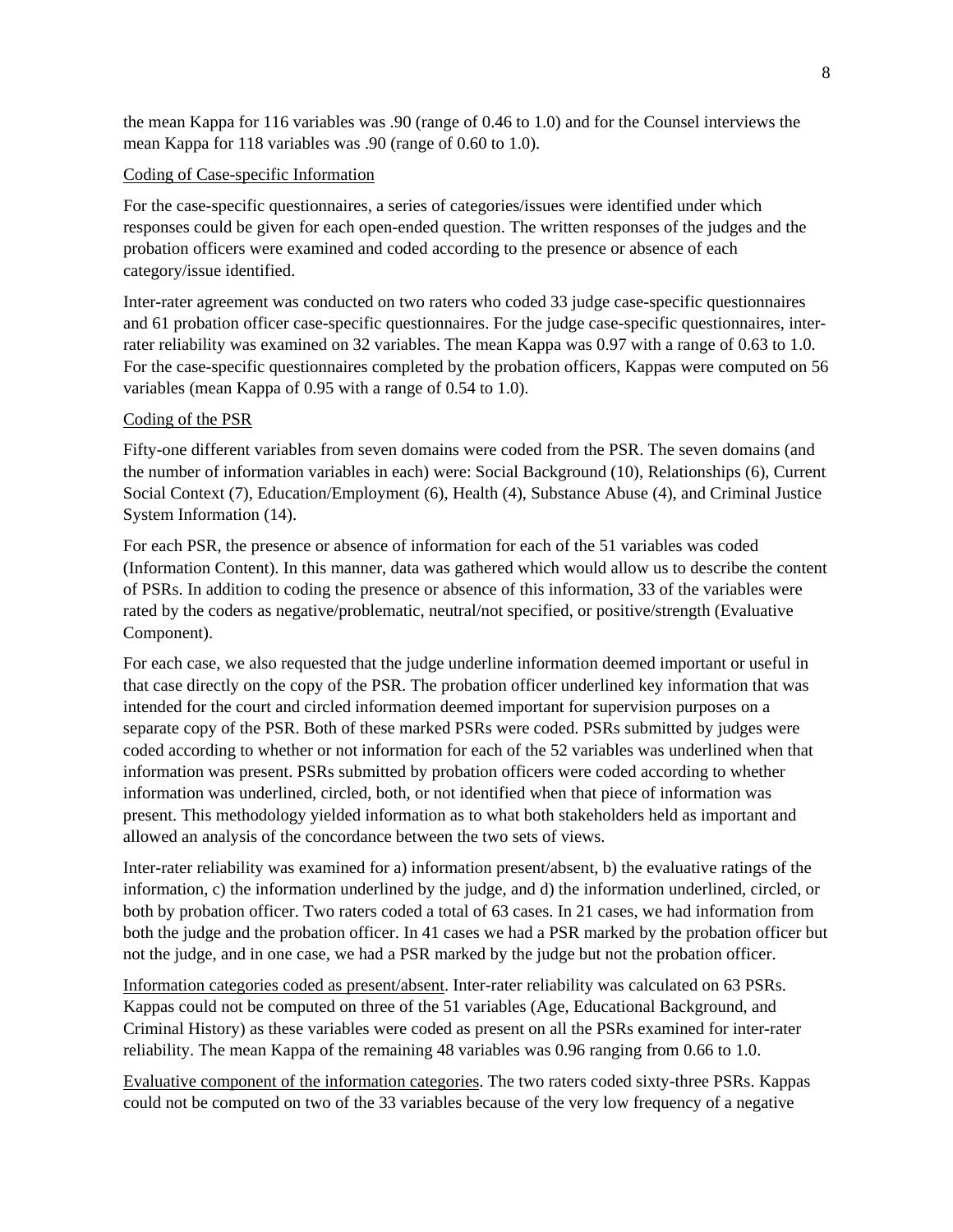rating (cultural background and past vocational attitude). The mean Kappa of the remaining 31 variables was 0.94 ranging from 0.78 to 1.0.

Information underlined by judges. Two raters coded 22 PSRs that were underlined by a judge. Kappas could not be computed on eight variables because either there was no information on these variables in the PSR (e.g., "History of sexual abuse") or no variability (i.e., always underlined or always not underlined) on that variable (e.g., "Emotional abuse", "Psychiatric diagnosis", "Custodial recommendation"). For the remaining 43 variables, the mean Kappa was 0.96 with a range of 0.66 to 1.0.

Information underlined/circled/both by probation officers. Two raters coded 62 PSRs marked by probation officers. Kappas could not be computed for one variable ("Cultural background"), as there was no variability. The mean Kappa for the remaining 50 variables was 0.98 with a range of 0.88 to 1.0.

#### The Study Period

Data collection for the project began in Ottawa on December 1, 2002. The other sites began their participation in the spring and summer of 2003. Data collection ended with the Gatineau site in March, 2004.

#### Results

## The Participants

Participation in the study by the judges varied across sites and between phases of the project. In one site, only two of a possible 11 judges participated whereas in some other settings, all available judges participated. In total,  $61.6\%$  (n = 77) of the potential pool of 125 judges from the selected sites completed the Judge's Survey. Another 27 judges outside of the selected sites who learned about the project also completed the survey. Thus, there were 104 Judge's Surveys completed. Thirty of the judges at the sites (39%) agreed to gather the case-specific information required for the second phase of the project with 28 submitting underlined PSRs. A review of personal-demographic characteristics and attitudes towards sentencing and corrections revealed only one difference between the judges who only participated in the survey and those who also completed the case-specific information. Those who only completed the survey rated higher the importance of punishment as a purpose of sentencing than judges who participated in both phases of the project  $(4.06 \text{ v. } 3.43, t = 2.8, df = 97, p < .01)$ .

From a potential pool of 258 probation officers who were approached to complete the Probation Officer Survey, 187 (72.5%) agreed to the interview. There were an additional 11 contract probation officers who participated in the study. A total of 198 probation officers (although not the same 198 who answered the survey) completed the case-specific questionnaires and the underlining/circling component of the research. Finally, 98 Crowns and 93 defence counsel agreed to the general interview.

A few personal-demographics of the interviewees are presented in Table 2. It is noteworthy that the probation officers were a well-educated group with 86.8% having a university degree. Two sites (Winnipeg and Halifax) used private contractors to prepare PSRs. Private contractors represented 5.5% of our sample of 198 probation officers who completed the general survey. There were no differences between private contractors and professional probation officers in terms of age. However, contractors had fewer years of experience on average than the professional probation officers (4.4 years v. 10.0 years,  $t = 2.04$ ,  $df = 195$ ,  $p < .05$ ) and almost all were women (90.9%). With respect to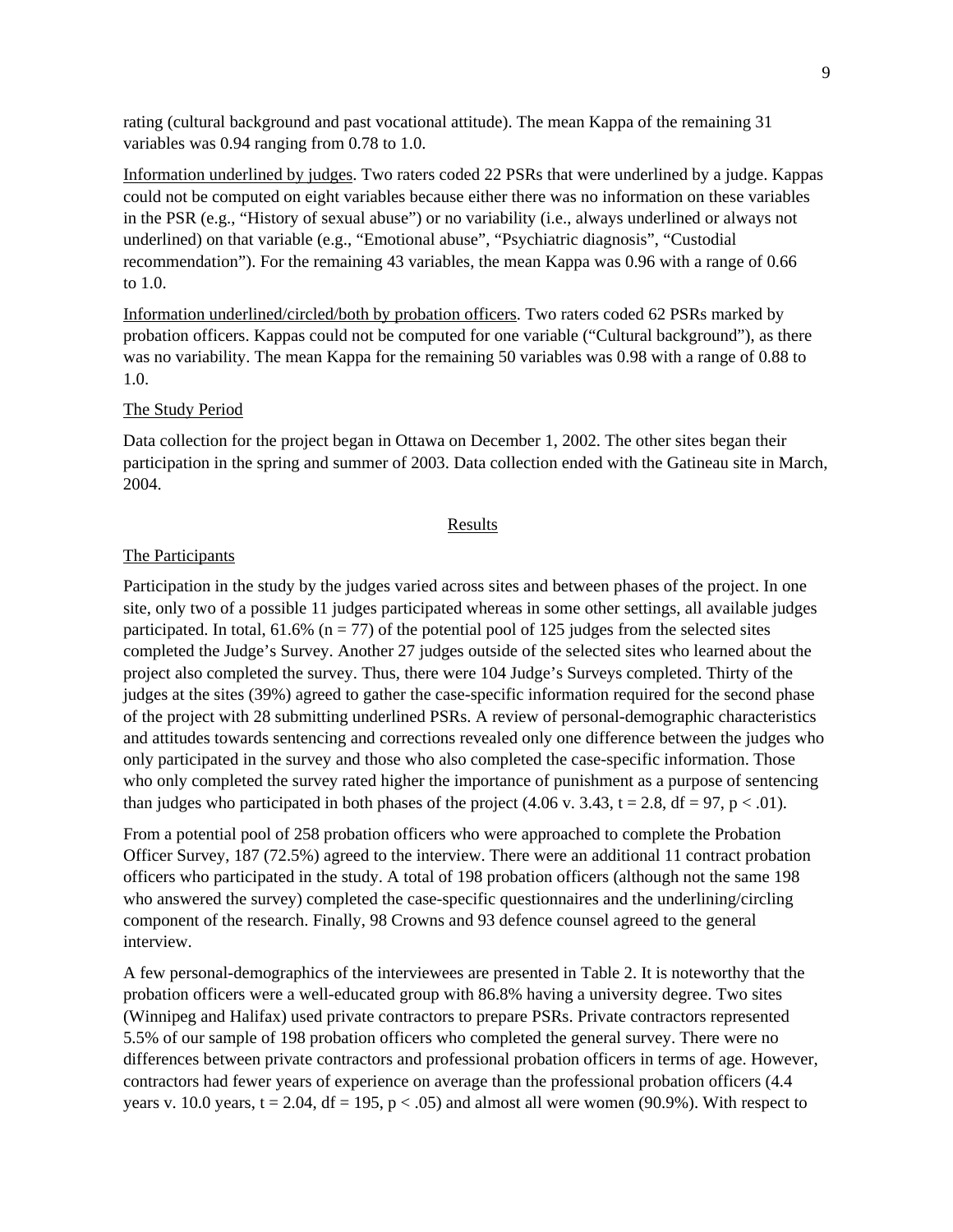defence counsel, 68.8% were private counsel and 31.2% were legal aid. Most of the defence counsel was male (79.6%) and they had slightly more experience practicing law than Crowns (17.4 years v. 12.5 years,  $t = 4.01$ ,  $df = 179$ ,  $p < .01$ ).

| Characteristic      | Judges<br>(104) | Probation<br><b>Officers</b> | Crown<br>(98) | Defence |
|---------------------|-----------------|------------------------------|---------------|---------|
|                     |                 | (198)                        |               | (93)    |
| Years of Experience | 10.4            | 9.7                          | 12.5          | 17.4    |
| Median Age (years)  | 55              | 41                           | 40            | 45      |
| Gender $(\%)$       |                 |                              |               |         |
| Male                | 70.9            | 38.4                         | 55.1          | 79.6    |
| Female              | 29.1            | 61.6                         | 44.9          | 20.4    |
| Education $(\%)$    |                 |                              |               |         |
| MA                  |                 | 68.9                         |               |         |
| BA                  |                 | 17.9                         |               |         |

Table 2. Personal-Demographic Characteristics of the Key Stakeholders (N)

Note. Years of Experiences are for that particular role.

Table 3 summarizes the ratings that judges and probation officers assigned to the objectives of sentencing and the goals of probation and prison. In general, both judges and probation officers expressed pro-rehabilitation sentiments. The most highly rated sentencing objective was rehabilitation for both groups with 93.6% of judges and 94.9% of probation officers rating rehabilitation as "quite important" or "very important". These ratings were in marked contrast to the ratings for general deterrence where only 33.7% of judges rated this objective of sentencing as "quite important" or "very important" compared to 48% of probation officers. Although general deterrence was not viewed as very important, there was a stronger belief in the value of specific or individual deterrence. Approximately two-thirds (68.4%) of judges and probation officers (64.7%) rated specific deterrence as "quite important" or "very important".

When judges and probation officers were asked about the goals of probation and prisons, a few differences emerged. Probation officers assigned higher ratings than the judges to community supervision as having a protective function (t = -2.64, df = 292, p < .01) and deterrent effect (t = -3.22,  $df = 292$ ,  $p < .01$ ). When it came to prisons, probation officers gave higher ratings than judges to the goals of rehabilitation (t = -4.11, df = 281, p < .01), protection to society (t = -3.11, df = 282, p < .01) and deterrence (t = -2.20, df = 282, p < .05).

#### What the Judges Said

The Judge's Survey was a semi-structured interview consisting of 12 open-ended questions and a series of statements regarding the content of the PSR that are rated on a scale of 1 to 10. The openended questions, by their very nature, elicit responses of a spontaneous nature. Thus, our coding of response categories was dependent upon what the judges said with minimal prompting. The frequency of responses would have been different if the questions involved forced-choice responding or if the interviewer gave more guidance and prompts. A preliminary review of the responses from judges in the selected sites with those external to the sites found very few differences in their responses to the Judge's Survey. Thus, the data from the Judge's Survey was combined for both groups.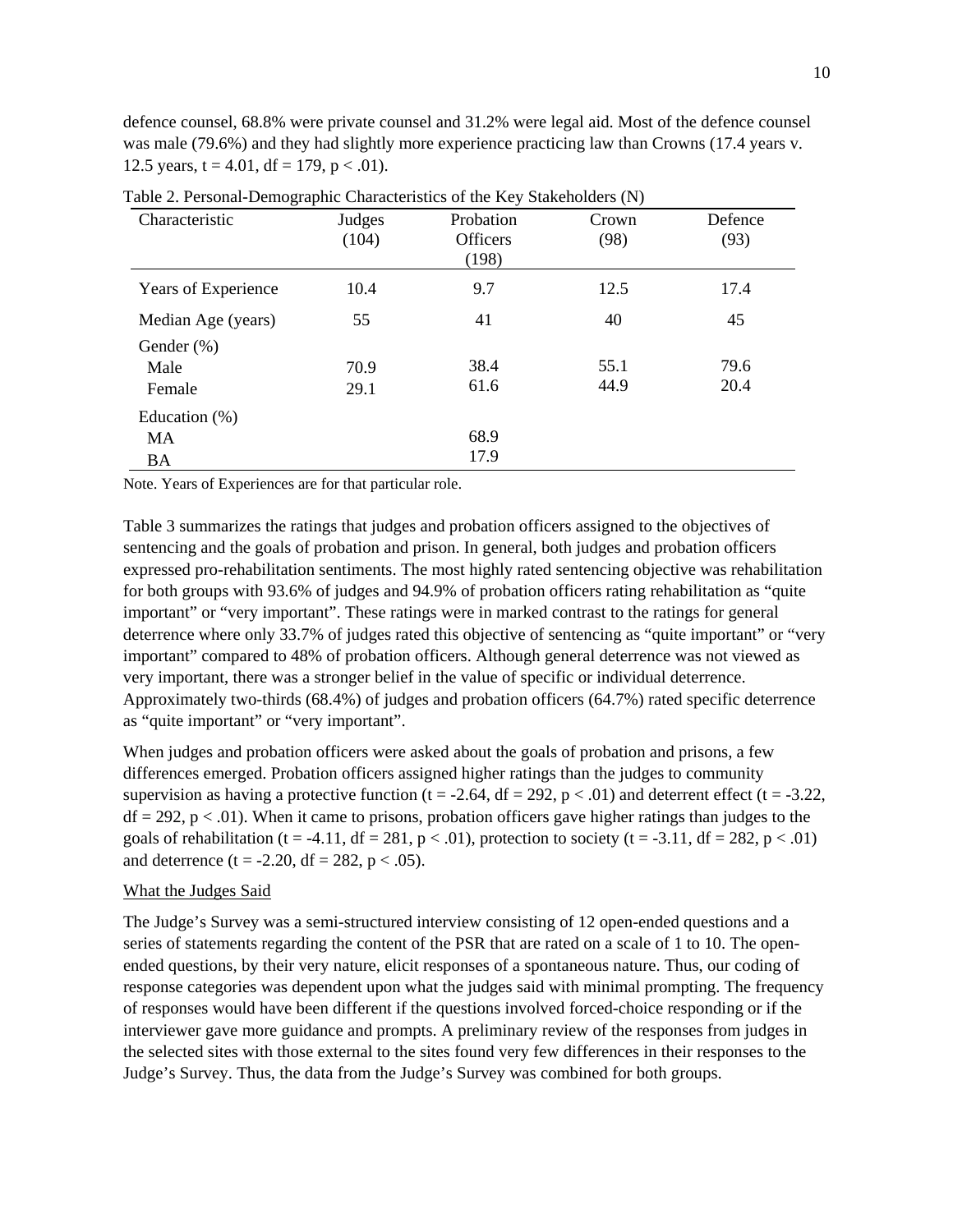|                                  | Level of Importance (%) |          |      |       |      |  |
|----------------------------------|-------------------------|----------|------|-------|------|--|
|                                  | Not at all              | A little | Some | Ouite | Very |  |
| <b>Purpose of Sentencing (M)</b> |                         |          |      |       |      |  |
| Punishment                       |                         |          |      |       |      |  |
| Judges $(3.87)$                  | 1.0                     | 11.1     | 23.2 | 29.3  | 34.4 |  |
| Probation Officers (3.53)        | 6.6                     | 13.1     | 26.3 | 29.3  | 24.7 |  |
| Rehabilitation                   |                         |          |      |       |      |  |
| Judges $(4.55)$                  | 0.0                     | 0.0      | 6.1  | 33.3  | 60.6 |  |
| Probation Officers (4.67)        | 0.0                     | 1.0      | 4.0  | 22.2  | 72.7 |  |
| Incapacitation                   |                         |          |      |       |      |  |
| Judges $(3.66)$                  | 1.0                     | 7.1      | 41.8 | 24.5  | 25.5 |  |
| Probation Officers (3.84)        | 2.0                     | 10.1     | 19.2 | 38.9  | 29.8 |  |
| General Deterrence               |                         |          |      |       |      |  |
| Judges $(3.18)$                  | 6.1                     | 21.2     | 39.4 | 15.2  | 18.2 |  |
| Probation Officers (3.35)        | 6.1                     | 18.7     | 27.3 | 30.3  | 17.7 |  |
| Specific Deterrence              |                         |          |      |       |      |  |
| Judges (3.82)                    | 0.0                     | 11.2     | 20.4 | 43.9  | 24.5 |  |
| Probation Officers (3.74)        | 6.1                     | 5.6      | 23.7 | 37.9  | 26.8 |  |
| <b>Goal of Probation (M)</b>     |                         |          |      |       |      |  |
| Punishment                       |                         |          |      |       |      |  |
| Judges $(2.86)$                  | 13.5                    | 27.1     | 42.7 | 11.5  | 5.2  |  |
| Probation Officers (2.70)        | 13.7                    | 26.4     | 40.6 | 15.2  | 4.1  |  |
| Rehabilitation                   |                         |          |      |       |      |  |
| Judges $(4.64)$                  | 1.0                     | 0.0      | 4.1  | 23.7  | 71.1 |  |
| Probation Officers (4.75)        | 0.5                     | 0.0      | 1.0  | 21.2  | 77.3 |  |
| Protection of society*           |                         |          |      |       |      |  |
| Judges (3.88)                    | 1.0                     | 9.3      | 20.6 | 39.2  | 29.9 |  |
| Probation Officers (4.18)        | 1.5                     | 4.1      | 12.7 | 38.1  | 43.7 |  |
| General & Specific Deterrence**  |                         |          |      |       |      |  |
| Judges $(3.20)$                  | 3.1                     | 27.8     | 32.0 | 20.6  | 16.5 |  |
| Probation Officers (3.63)        | 2.5                     | 13.2     | 27.4 | 32.5  | 24.4 |  |
| Goal of Prisons (M)              |                         |          |      |       |      |  |
| Punishment                       |                         |          |      |       |      |  |
| Judges $(3.82)$                  | 10.1                    | 3.4      | 18.0 | 31.5  | 37.1 |  |
| Probation Officers (3.88)        | 4.1                     | 7.7      | 17.9 | 36.9  | 33.3 |  |
| Rehabilitation**                 |                         |          |      |       |      |  |
| Judges $(3.07)$                  | 14.6                    | 22.5     | 28.1 | 11.2  | 23.6 |  |
| Probation Officers (3.71)        | 3.1                     | 12.9     | 27.3 | 23.2  | 33.5 |  |
| Protection of society**          |                         |          |      |       |      |  |
| Judges (3.99)                    | 3.3                     | 10.0     | 15.6 | 26.7  | 44.4 |  |
| Probation Officers (4.37)        | 1.0                     | 3.6      | 10.3 | 27.2  | 57.9 |  |
| General & Specific Deterrence*   |                         |          |      |       |      |  |
| Judges (3.70)                    | 5.6                     | 11.2     | 22.5 | 29.2  | 31.5 |  |
| Probation Officers (4.01)        | 2.1                     | 8.2      | 17.4 | 31.8  | 40.5 |  |

Table 3. Views of Sentencing and the Goals of Corrections

Notes:  $M =$  Mean rating on a scale of 1 (not at all important) to 5 (very important)

99 Judges and 198 Probation Officers (sample size varies due to missing observations)

\* p < .05; \*\* p < .01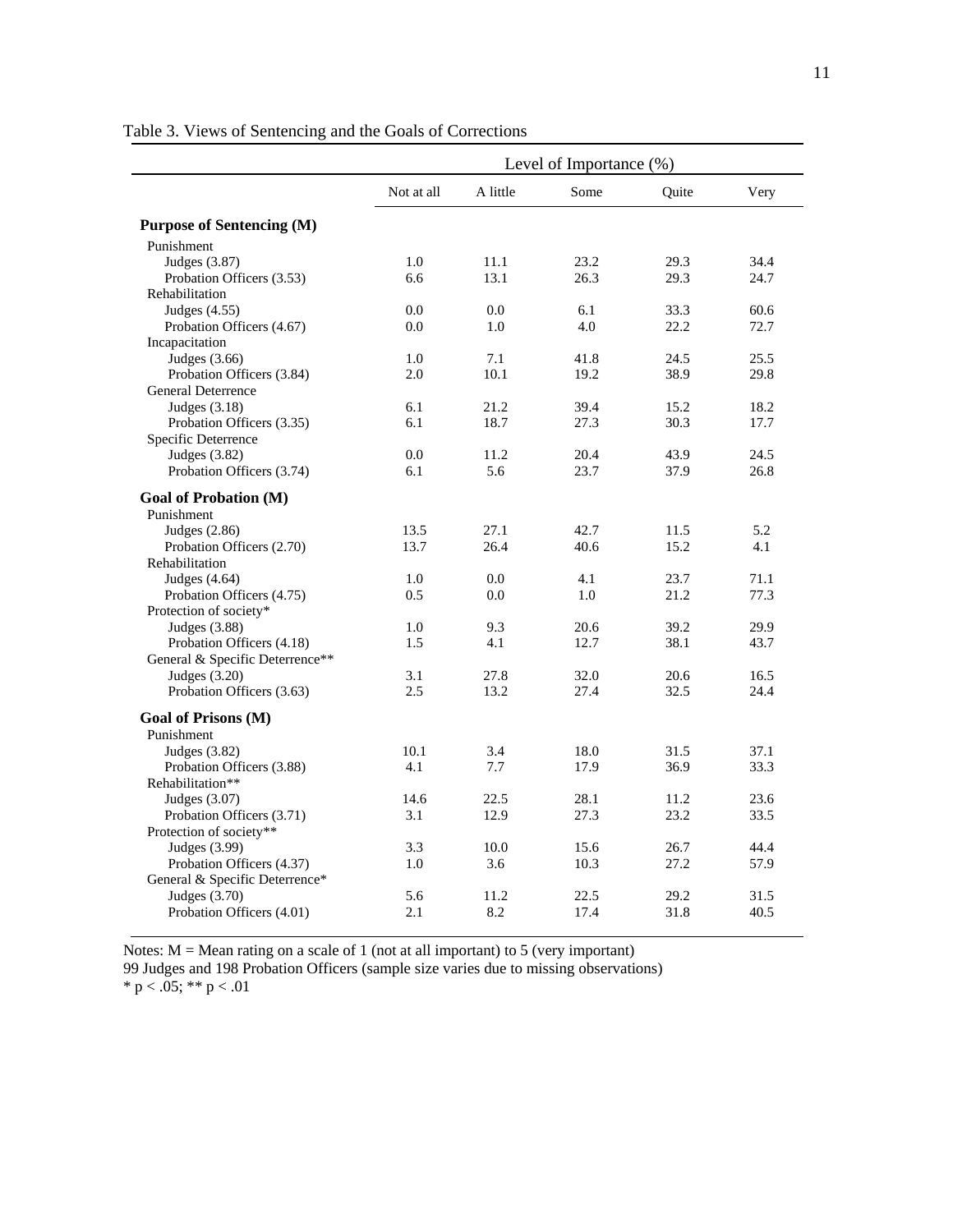At a general level, 87.4% of judges expressed satisfaction with PSRs. When judges were asked how the PSR helps the court in sentencing, the most frequent answer was that it provided general background information (68%). Exactly how general background information is helpful to the court was not answered in the first question other than the comment voiced by 35% of the judges that the PSR provides independent, objective information.

Answers to some of the other questions in the Judge's Survey provided a clearer understanding of the information in a PSR that may be particularly helpful, or unhelpful, to judges. First of all, 37% of judges said that PSRs were most useful for sentencing offenders who have committed a violent offence (general violence, domestic assault and sexual assault). Judges were also asked to rate on a scale of 1 to 10 (not important to most important) 34 factors that could be present in a PSR. Three of these factors dealt with issues of violence (domestic violence, risk to re-offend violently and risk to reoffend sexually). All three were in the top 10 rated factors with ratings of 8.6 and higher (See Table 4 and Appendix A for more details). It is interesting that while concerns over violence and the risk for violence were rated highly by the judges, the risk for general recidivism was much lower (mean rating of 8.1; ranked  $16<sup>th</sup>$  of 34 factors).

| Rank | <b>Judges</b>                                                            | <b>Probation Officers</b>                                                             |
|------|--------------------------------------------------------------------------|---------------------------------------------------------------------------------------|
| 1    | Offender's amenability and motivation for<br>treatment                   | Domestic Violence – Marital relationship $\&$<br>partner characteristics              |
| 2    | Past response to supervision                                             | Assessment of risk to re-offend sexually                                              |
| 3    | Treatment availability and plans                                         | Past response to supervision                                                          |
| 4    | Substance abuse history and present level of<br>use/abuse                | Assessment of risk to re-offend violently                                             |
| 5    | Psychiatric history and diagnosis                                        | Substance abuse history and present level of<br>use/abuse                             |
| 6    | Domestic Violence – Marital relationship $\&$<br>partner characteristics | Psychiatric history and diagnosis                                                     |
| 7    | Assessment of risk to re-offend sexually                                 | Victim safety concerns including victim<br>impact statement and notification concerns |
| 8    | Offender's perception of his substance<br>abuse problem                  | Offender's perception of his substance<br>abuse problem                               |
| 9    | <b>Treatment recommendations</b>                                         | Offender's amenability and motivation for<br>treatment                                |
| 10   | Assessment of risk to re-offend violently                                | Previous convictions                                                                  |

Table 4. The Top 10 Most Highly Rated Factors in a PSR

With a concern over the seriousness of the offence comes a need to know something about the offender's risk to commit further harm and what can be done to manage or prevent this risk. Two open-ended questions explored the views of judges concerning the role of risk assessment information in the PSR. The first general finding was that 68.3% of the judges thought that risk assessment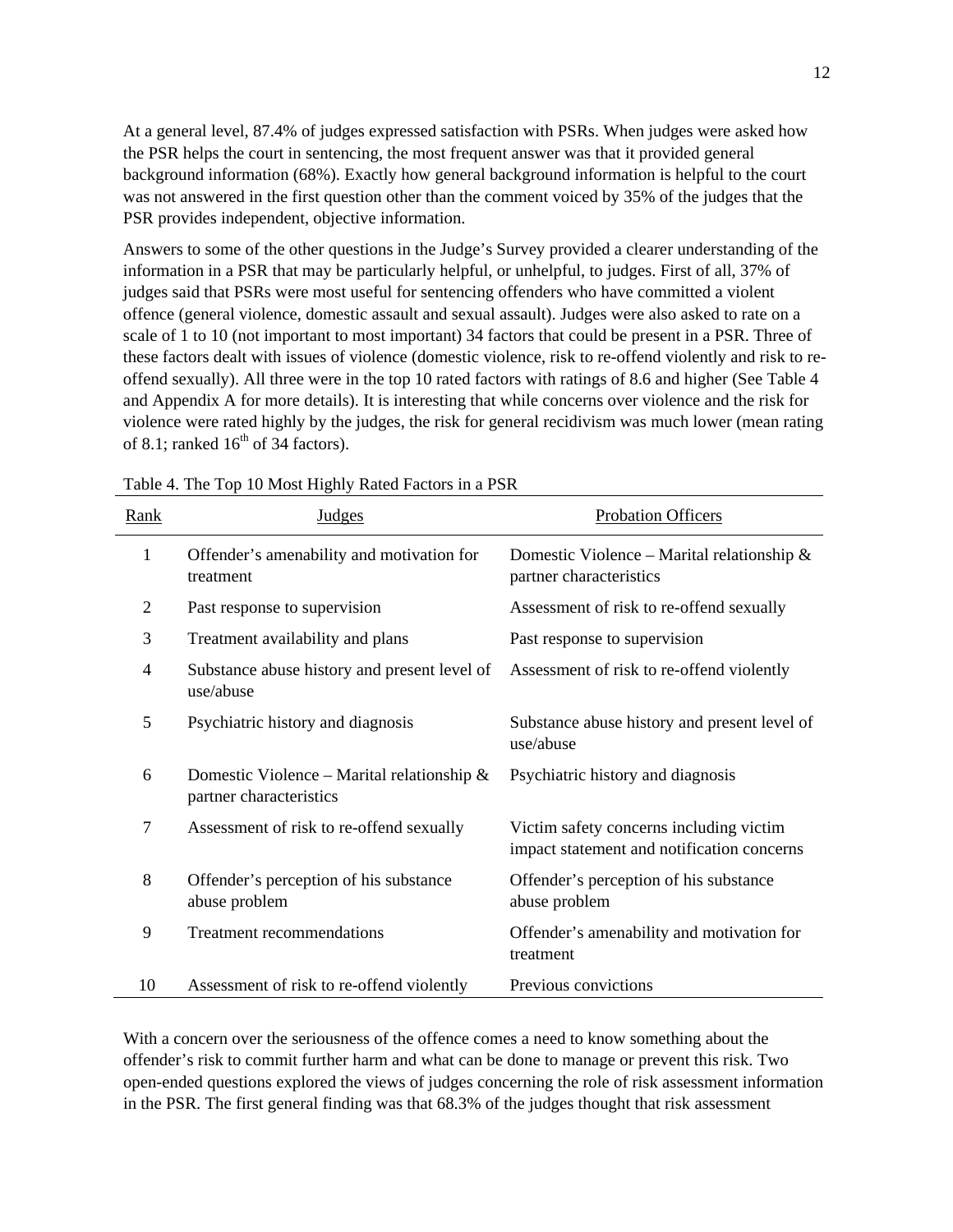information should be included in the PSR. Another 10.6% had no strong opinion about the inclusion of risk information. In other words, only a minority of judges (21.2%) were explicitly opposed to the inclusion of risk information (these judges expressed more concerns about the validity and reliability of risk assessment than judges who were in favour of risk information).

The second general finding concerning the role of risk assessment was with respect to the way risk information is reported in the PSR. Judges were asked to comment on whether they preferred a narrative description of risk factors, the results from a standardized risk instrument, or both. A narrative description refers to the presentation of offender risk factors without the probation officers assigning a level of risk, therefore, leaving it to the judge to make the judgement concerning risk level. The narrative approach was the most preferred option for 40% of the judges although another 20.6% would like to see a mix of both narrative and standardized risk information. Only 21 judges (20.6%) specified that they would like to have standardized risk assessment results in the PSR (18.6% had no preference as to how the information was presented).

Two factors relating to the personal characteristics of offenders were rated highly by the judges: substance abuse and psychiatric problems (ranked four and five). Both factors may be viewed as offender risk factors and/or mitigating and aggravating factors that need to be considered in sentencing. Unfortunately, we did not probe further and the judges did not explain why these two factors are important. However, both factors indicate the need for treatment.

Almost all of the judges (95.2%) were in favour of including recommendations concerning treatment. Another 1.9% had no opinion and 2.9% did not want treatment recommendations in the PSR. The judges were particularly interested in having information on the appropriateness and availability of specific programs in their local communities (voiced by almost 78% of the judges in favour of treatment recommendations). Although treatment recommendations were ranked ninth when asked specifically to rate a range of variables, offender motivation was ranked first and treatment availability was ranked third. Somewhat related to treatment amenability was past response to supervision which was ranked second.

One potential controversial area in the preparation of PSRs is the inclusion of recommendations regarding community and custodial placement (either a placement recommendation or the length of sentence). Many jurisdictions have a correctional policy or guidelines that such recommendations should not be in the PSR. A small majority of judges thought that these recommendations should be provided (59.6%) and only 11.5% of the judges said that recommendations should not be included. A minority (28.8%) had no opinion. A typical response was, "I would like to see what the probation officer thinks on this matter and it is up to me how I consider the information". The views on placement recommendation may be "soft" as indicated by the relatively low importance rating (6.8; ranked 24 of 34 variables) given to providing this information in a PSR and that nearly one-third of the judges had no opinion on the matter.

The *Gladue* decision requires the court to address issues concerning the social-cultural circumstances of Aboriginal offenders. Two provinces (British Columbia and Saskatchewan) and two Territories (Nunavut and Northwest Territories) have policies on the inclusion of information relevant to *Gladue*. As most Aboriginal offenders are found in the western provinces and northern territories, our analysis of the question concerning *Gladue* was limited to these jurisdictions. In Nunavut we found all three judges agreeing that *Gladue* considerations did not really apply in their jurisdiction because almost all offenders were Aboriginal. PSRs in Nunavut typically discussed issues specific to native offenders such as relationships within their community and family, experience and residence on the land versus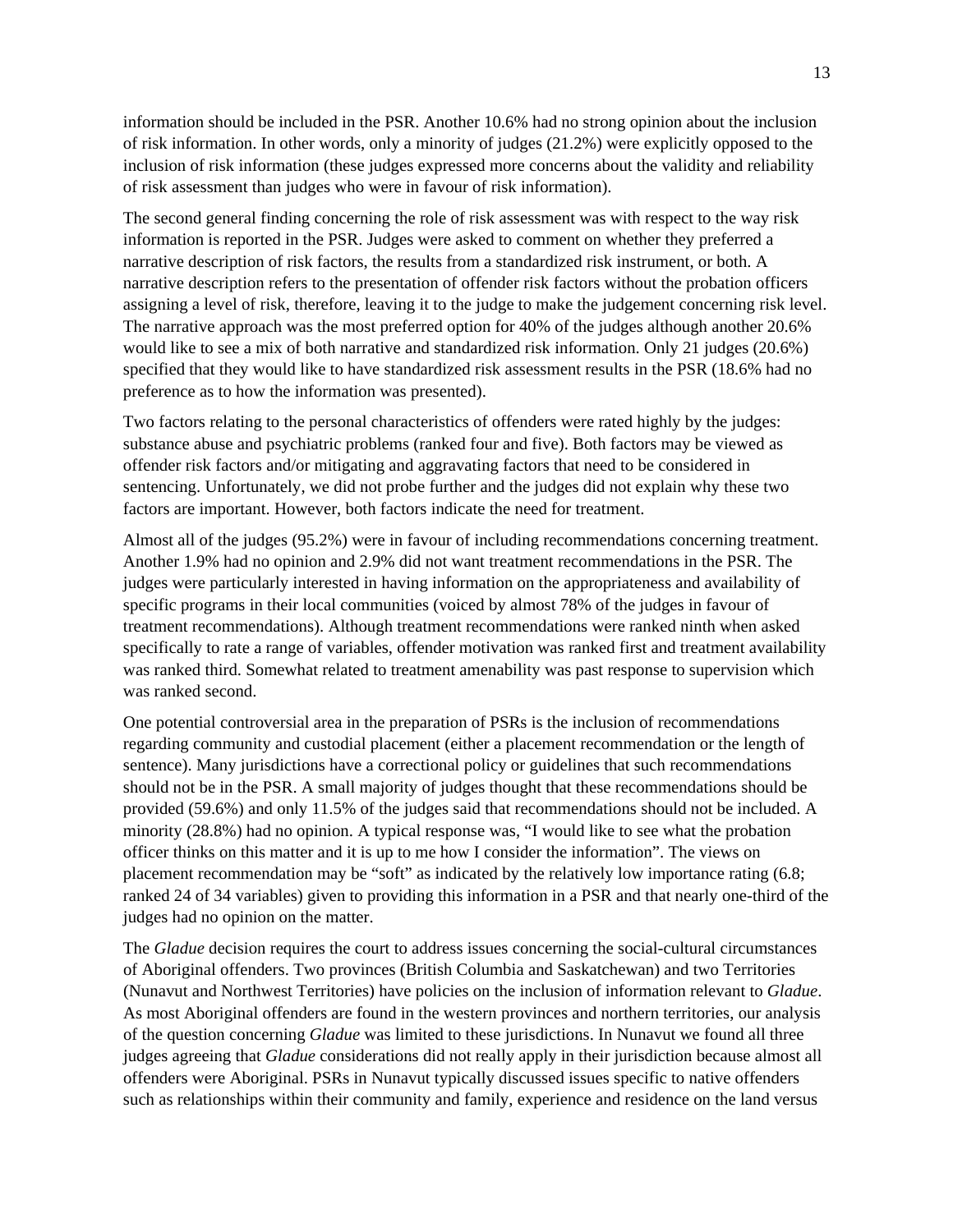in town, and participation in traditional ceremonial, hunting, and fishing practices. Selecting the western provinces and northern territories (except for Nunavut), 66.7% of judges said that the PSR provides useful information about the Aboriginal offender.

Finally, we asked judges if they would agree to complete PSR request forms that specified to the probation officer the kind of information that was of interest to the judge. Slightly more than threequarters (76.9%) of the judges were agreeable to completing such a form with an additional 8.7% expressing no opinion (14.4% would not like to see such a form).

#### What the Probation Officers Said

In general, probation officers were evenly split on their level of satisfaction with the current use and form of PSRs. Slightly more probation officers expressed dissatisfaction with the PSR than satisfaction (42.6% v. 39.6%; 18.8% of probation officers were neutral). The majority of probation officers (77.2%) would change the PSR if they could and the most frequently voiced suggestion (16.8%) was to limit requests for PSRs to specific types of offences (e.g., violent, sexual). Other suggestions were to improve communications with the courts (15.7%), decrease repetition in the reports (13.2%), provide more details on the offence and supervision history (5.6%) and provide victim information (5.1%). One-quarter of probation officers (25.9%) felt that their training in the preparation of PSRs was inadequate.

A more detailed analysis of the satisfaction ratings across sites found considerable variability. The findings ranged from complete dissatisfaction at one site to 82.4% of officers in another site saying that they were satisfied with the PSR process and format.

On many other issues, the probation officers expressed views similar to the judges. Probation officers felt that PSRs would be more useful with offenders who have committed violent offences (37.9% said that PSRs are particularly useful for offenders who have committed sexual, domestic violence and general assaultive crimes). Probation officers also shared a similar perspective with judges on the role of risk assessment. The majority of probation officers thought that risk assessment information should be included in the PSR (64.6%). Another 11.2% had no opinion on the matter and 24.2% thought that risk information should not be included. When asked how the risk information should be presented, probation officers tended to be more supportive of a narrative style for presenting risk information than judges (51.3% v. 40.2%).

Pursuing the matter of offender risk information in PSRs, we attempted to score the PSRs on the LSI-R:SV, a standardized eight-item risk scale. We were able to calculate LSI-R:SV scores for 72.9% of the 247 PSRs submitted (if more than two pieces of information were unavailable the LSI-R:SV was not scored). The average LSI-R:SV score was 3.75 with 32.6% of PSR cases scoring in the low risk range, 42.7% in the medium risk category and 24.7% were high risk. Compared to a normative sample of probationers (Andrews & Bonta, 1998), the offenders for whom a PSR was requested tended to be higher risk. For example, in the normative probation sample, 68.1% of probationers were low risk compared to 32.7% in the PSR cases. This distribution of risk categories for the PSR cases was consistent across the different sites. The Gatineau and Whitehorse sites were the most likely to have items omitted whereas Ottawa and Saint John had the least number of items missing for scoring the LSI-R: SV. The most common pieces of information missing from the PSRs that was needed for scoring the LSI-R: SV was "some criminal friends" (missing in 40.2% of PSRs) followed by "arrested under age 16" (missing in 23.5% of cases).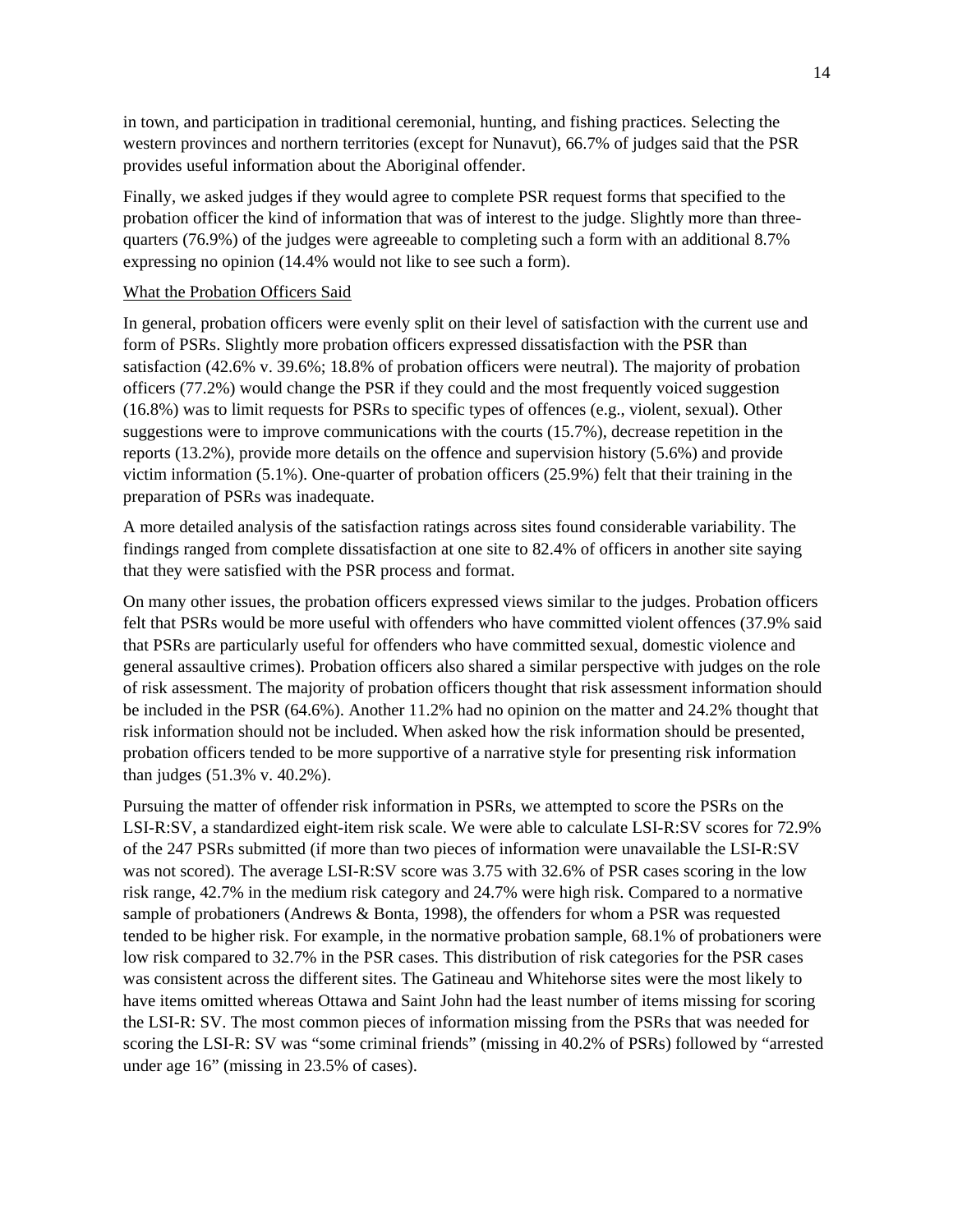The ratings by probation officers on our list of 34 factors were also comparable to the judges. The assessment of risk appeared particularly important when dealing with a violent offender. The assessment of risk to re-offend sexually received a mean rating of 8.9 and 8.6 for general violent reoffending. General risk to re-offend was rated lower (8.1). The concern over violent behaviour and the risk to re-offend violently was rated in the top ten, as it was for the judges (Table 4).

Probation officers ranked substance abuse and psychiatric problems as the  $5<sup>th</sup>$  and  $6<sup>th</sup>$  most important pieces of information that could be provided in a PSR. These rankings were almost identical to those of the judges where they were ranked  $4<sup>th</sup>$  and  $5<sup>th</sup>$ . The large majority of probation officers (88.4%) said that PSRs should include recommendations on the treatment needs of offenders. Interestingly, fewer probation officers (59.1%) than judges (74.0%) would like to see PSRs include specific information on programs available in their jurisdiction. Two-thirds of probation officers (66.2%) would like to make recommendations in the PSR concerning custody or community placement. Only 10.1% thought that such recommendations should not be included (23.7% expressed no opinion). When asked to rate the importance of making a placement recommendation, the probation officers assigned a higher rating than the judges (7.5 v. 6.8, t = -2.24, df = 295, p < .05).

In addition to the questions asked to judges, probation officers were asked for their views on how PSRs can be helpful in community supervision. In an earlier pilot study, the Directors of Probation thought that PSRs allow probation officers to become familiar with the client earlier in the supervision process and perhaps even start planning intervention before imposition of sentence. Most probation officers (90.4%) agreed that there were benefits to conducting a PSR assessment prior to supervision although fewer of them (66.7%) said that they end up "almost always" supervising the individual. The probation officers presented a number of advantages to completing a PSR prior to supervision. The advantages were 1) accelerating the intake process (64.6% gave this advantage), 2) facilitates rapport building and continuity of care (43.9%), and 3) provides more information than the standard intake assessment (27.8%).

## Views of the Lawyers

Crown attorneys were more likely to express satisfaction with the PSR than defence counsel (83.7% v. 64.5%). Perhaps because of the adversarial nature of the roles of Crown and defence attorneys, it is not surprising that we found a few very divergent views between these two groups. For the defence, a prime motive for having a PSR is to influence the sentence, no doubt toward a community sentence. Sixty percent of defence admitted that their reason to petition the court for a PSR is to influence the sentence (only 9.2% of Crowns gave this reason). In addition, 15.1% of defence said the reason was to "buy time".

Views on risk assessment were also quite different. Three-quarters (75.5%) of Crown attorneys expressed positive views about the inclusion of risk information in the PSR whereas only 22.6% of defence counsel thought that risk information should be included. Defence counsel was clearly negative in their views about risk assessment; 59.1% thought that it should not be in the PSR (18.3% were neutral on the matter). When asked to rate 32 variables in terms of their importance, the three items dealing with the assessment of risk received some of the lowest ratings from defence counsel (ranged from 5.5 to 5.9 on a scale of 1 to 10). For Crown attorneys the ratings assigned for the three items were higher and ranged from 8.5 to 9.2. The use of standardized risk assessment was the least preferred option with only 16.1% of defence and 30.6% of Crowns selecting this method to present risk information.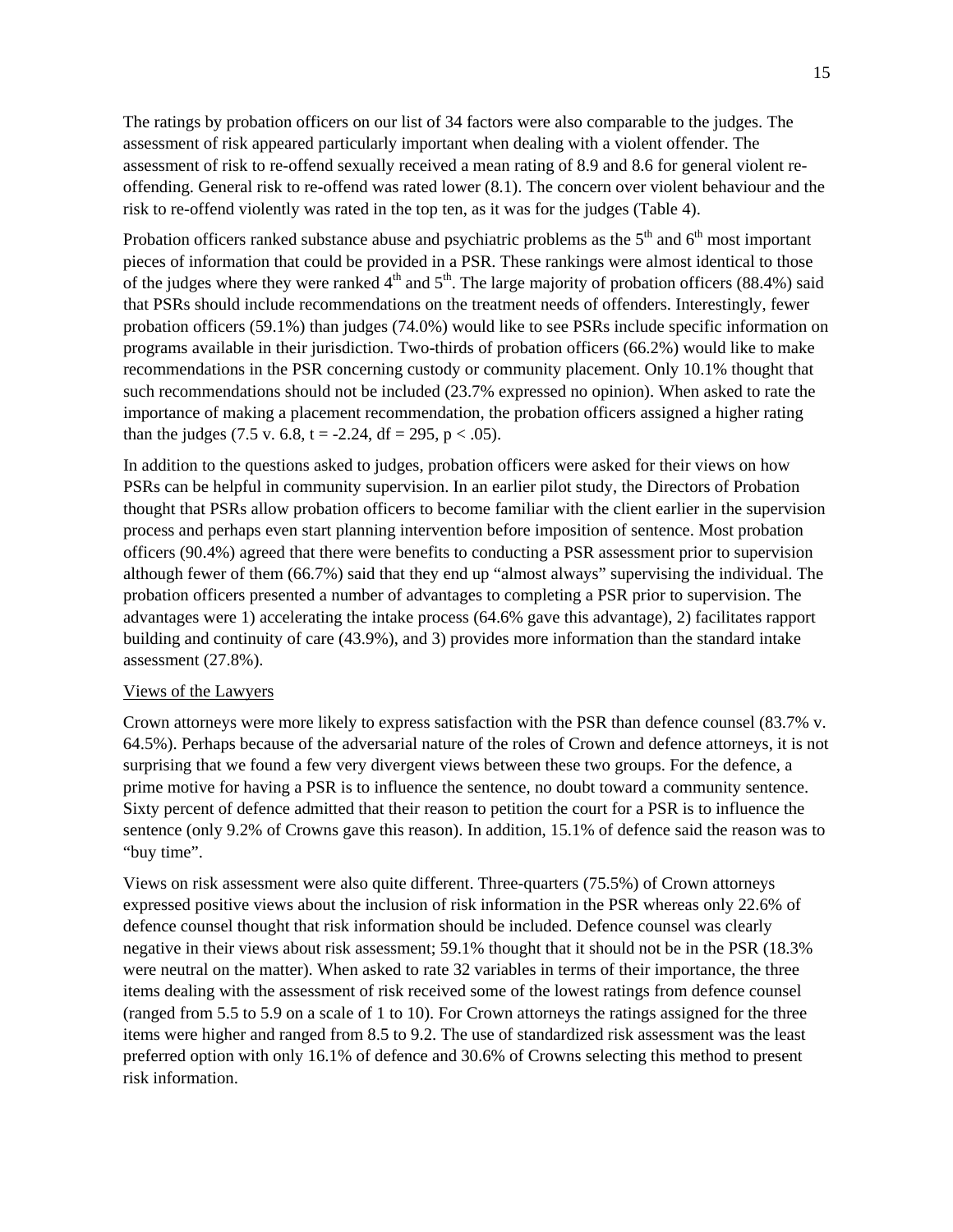There were a few areas where the views of Crowns and defence counsel converged. First of all, they had similar views about the inclusion of custody or community recommendations with 45.9% of Crowns and 50.5% of Defence counsel saying that these recommendations should not be in the PSR. Second, the majority of Crowns and defence counsel (96.9% and 88.2%) thought that treatment needs and programming recommendations should be in the PSR. Third, both groups thought that the PSR is helpful in serious and violent cases (44.9% of Crowns and 30.1% of defence).

Probation officers widely expressed the view that defence counsel was the primary source for PSR requests. When we asked defence counsel how frequently they would request a PSR, 20.4% of the defence lawyers (19/93) said that they requested a PSR at least 50% of the time. When the judges were asked to record the primary reason for a PSR request for 249 cases brought before them, 36.5% of the cases were attributed to the defence (18.5% of cases were at the request of the Crown attorney). Thus, 55% of requests for a PSR came from counsel.

## Specific Case Analysis

There were 162 PSRs for which information was underlined by both the judges and by the probation officers. There were 247 PSRs submitted but for 85 reports either the probation officer or the judge failed to complete the underlining task. Not all information was equally present in the PSRs with some occurring more frequently than other information. Therefore, the Ns vary for the specific piece of information. Table 5 presents the ten pieces of information that were most frequently underlined by the judges. Along with the judge's underlining, the table also shows the frequency with which probation officers thought that the information would be important to the judges.

Although judges and probation officers may underline for example, current substance abuse, with high frequency (83.3% and 76.4% respectively), it does not necessarily mean that they agree on the importance of the information in the same PSR. That is, a judge may underline information on substance abuse in one PSR case that is not underlined by the probation officer in this same PSR (and vice versa). The Jaccard coefficient shown in the far right column is a measure used to establish similarity between cases described by binary variables, in this case ratings of ''Important v. Not Important''. The coefficient, which ranges from 0 (i.e., no agreement) to 1 (i.e., perfect agreement), is based on positive co-occurrences (i.e., both judges and probation officers underline the information). Thus, Jaccard's coefficient avoids the use of joint absences of a piece of information in the calculation of agreement (i.e., both judges and probation officers do not underline the information).

The ten most frequently underlined variables were also selected based upon at least 54 cases showing the information (representing one-third of the 162 PSRs that were available). Infrequent events and circumstances often draw attention to themselves because of their uniqueness and would influence the information that is underlined. For example, judges underlined being a victim of emotional abuse in 68.4% of the cases and there was a high agreement with the probation officers (Jaccard = .80) but there were only 19 instances where this information was present in the PSR. These variables were therefore not included in Table 5.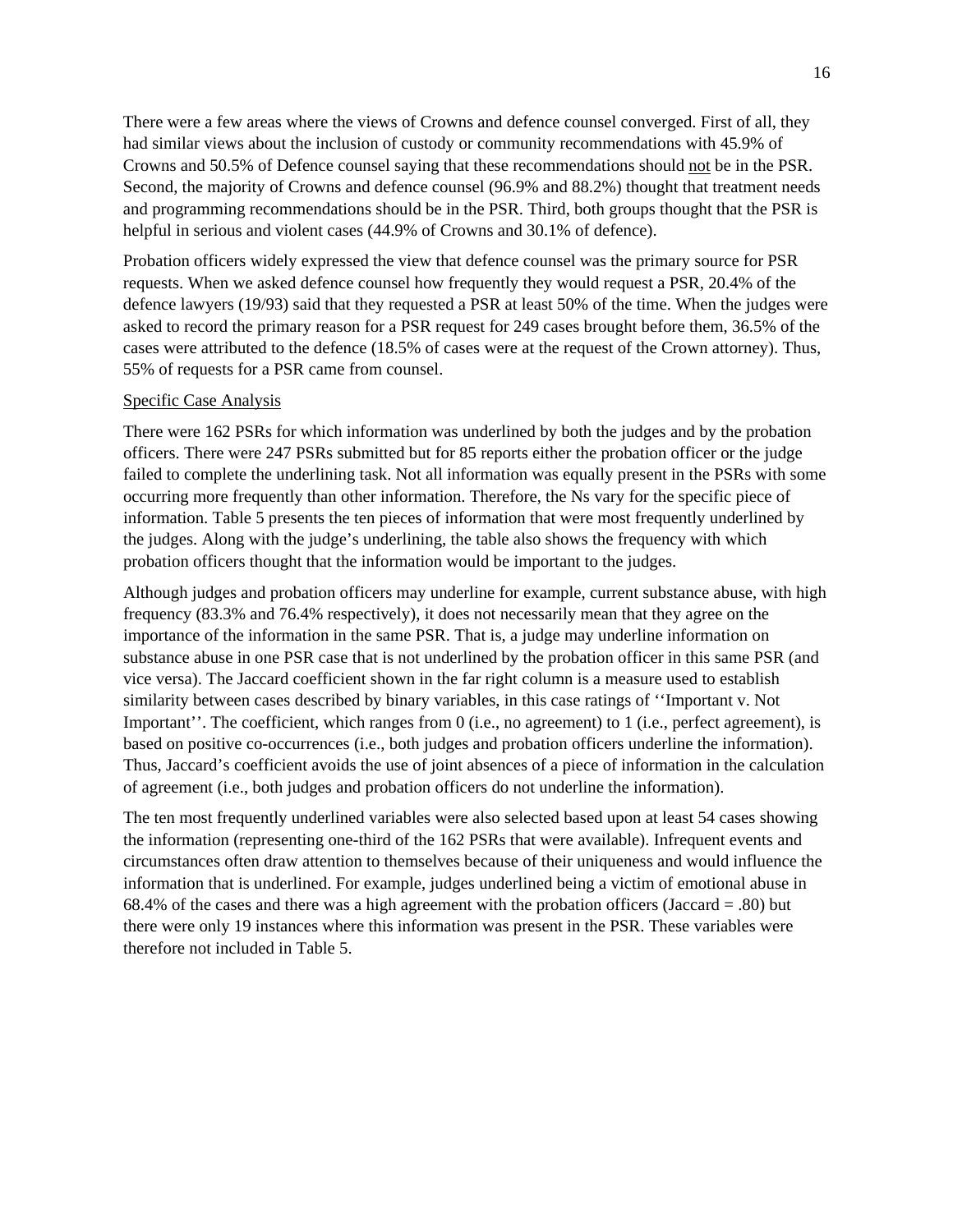|                                 | Underlined by $(\% )$ |        |                 |         |  |  |
|---------------------------------|-----------------------|--------|-----------------|---------|--|--|
| Information                     | BR                    | Judges | PO <sub>s</sub> | Jaccard |  |  |
| Current substance abuse         | .89                   | 83.3   | 76.4            | .76     |  |  |
| Attitudes toward offence        | .84                   | 78.8   | 81.0            | .72     |  |  |
| Past substance abuse            | .83                   | 76.3   | 77.8            | .75     |  |  |
| Community recommendation        | .51                   | 73.2   | 62.2            | .54     |  |  |
| Current intimate relationship   | .65                   | 72.6   | 58.5            | .58     |  |  |
| Supervision history             | .53                   | 70.9   | 76.7            | .61     |  |  |
| Substance abuse treatment plans | .67                   | 70.1   | 65.7            | .57     |  |  |
| Criminal history                | .90                   | 69.9   | 72.6            | .55     |  |  |
| Recidivism risk                 | .55                   | 69.7   | 65.2            | .58     |  |  |
| Relationship problems           | .41                   | 68.7   | 65.7            | .64     |  |  |

Table 5. Ten Most Frequently Underlined Variables by Judges and Their Concordance with Underlining by Probation Officers ( $N = 162$ )

 $BR = Base$  rate (the proportion of cases where the information appears).

As seen previously in Table 4, information on the offender's substance abuse (current and past) is viewed by the judges as one of the most important variables in PSRs (ranked four). Table 5 further shows that both judges and probation officers largely agreed on this information as being important for sentencing (for current and past patterns of substance use, Jaccard = .76 and .75, respectively). These results suggest that judges and probation officers agreed on the importance of information on the offender's current and/or past substance abuse in approximately three-quarters of the PSRs in which such information was provided. The relatively high values of Jaccard's coefficient found in Table 5 for attitudes toward the offence, relationship problems, and supervision history, and to a lesser but still above chance extent, for the remaining variables indicated that judges and probation officers tended to agree on the relative importance of these variables in sentencing.

Table 6 summarizes the information in Presentence Reports that is least frequently underlined by the judges. In addition, the percentage of times that probation officers underlined the same information is presented. As shown in the table, most details that judges saw as relatively unimportant (e.g., recreation/leisure; underlined by judges in 33.6% of PSRs) were seen as even less important by probation officers (20.6%). The low Jaccard's coefficients further suggested that, for the most part, judges and probation officers did not agree on the relevance of providing the information presented in Table 6. In other words, not only was this information infrequently rated as ''Important'' by both judges and probation officers, but the fairly low Jaccard's coefficient indicated that when it was seen as being relevant to one, it was generally ignored by the other. The relative infrequency of ''Important'' ratings by both groups could, however, have affected the stability of the agreement estimates. Information about the offender's age was seldomly underlined by both judges and probation officers, but this could have been due to the fact that such information was almost always present in the PSRs.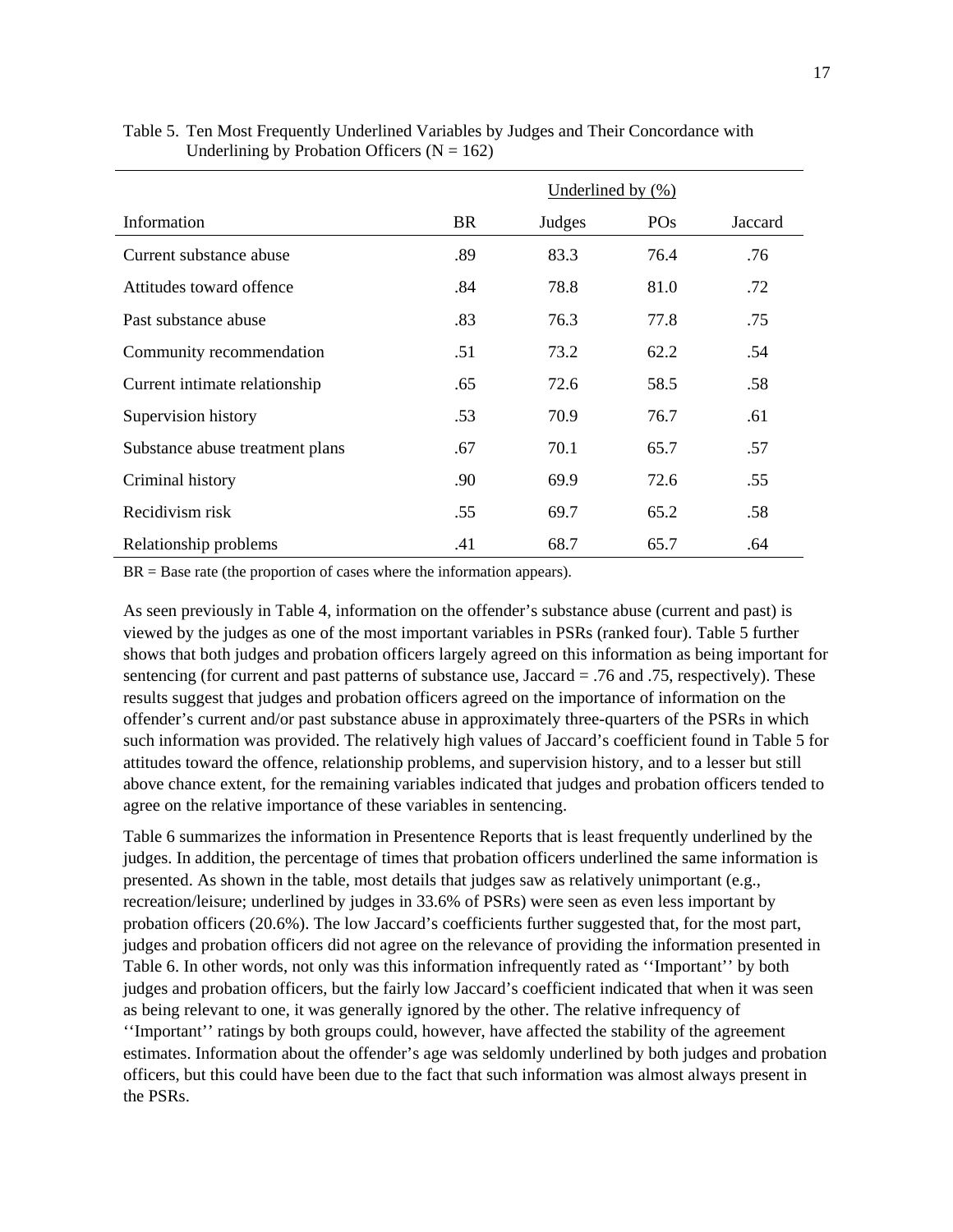|                       | Underlined by $(\% )$ |        |            |         |  |
|-----------------------|-----------------------|--------|------------|---------|--|
| Information           | BR                    | Judges | <b>POs</b> | Jaccard |  |
| Offender Age          | .93                   | 29.1   | 15.2       | .22     |  |
| Recreation/leisure    | .66                   | 33.6   | 20.6       | .18     |  |
| Physical health       | .73                   | 37.8   | 28.6       | .27     |  |
| Financial history     | .72                   | 37.9   | 32.8       | .32     |  |
| Past residence        | .71                   | 38.3   | 30.4       | .32     |  |
| Childhood stability   | .33                   | 38.9   | 46.3       | .35     |  |
| Family support        | .56                   | 39.6   | 37.4       | .37     |  |
| Current social circle | .55                   | 42.7   | 52.8       | .44     |  |
| Current residence     | .80                   | 43.1   | 36.9       | .33     |  |
| Family separation     | .49                   | 44.3   | 30.4       | .40     |  |

Table 6. Ten Least Frequently Underlined Variables by Judges and Their Concordance with Underlining by Probation Officers ( $N = 162$ )

 $BR = Base$  rate (the proportion of cases where the information appears).

Taken as a whole, the findings presented in Tables 5 and 6 would suggest that judges and probation officers view the information in PSRs similarly. The discrepancies could be due to the fact that probation officers write about what policy directs them to write and what their own professional experience would suggest may be relevant. Judges on the other hand, read the PSR and take out what they consider relevant and pay little attention to other parts of the report. For example, 73% of PSRs had information regarding the offender's physical health, a common bit of information included in PSRs. However, neither judges nor probation officers underlined this information very frequently (37.8% by judges and 28.6% by probation officers).

## PSR and Non-PSR Cases

We thought that it would be informative to examine some of the differences that may exist between cases where a PSR was requested and cases where it was not. Information was collected for 249 PSR cases (i.e., where probation officers submitted an underlined/circled PSR) and 196 non-PSR cases. Three jurisdictions (Saskatchewan, Quebec, and Northwest Territories) were unable to provide data on non-PSR cases. Table 7 presents the some of the characteristics of PSR and non-PSR cases. There were no differences in the age of the offenders (33.1 years v. 33.6 years). However, there were a number of statistically reliable differences in the criminal offences committed by offenders for whom a PSR was prepared, their gender, and in most court outcomes. It appears that offenders who had committed personal injury offences and who had multiple convictions were more likely to have a PSR requested. With respect to race, we analyzed data from the jurisdictions with significant Aboriginal populations. Although it appeared that Aboriginal offenders were less likely to have a PSR (36.8% of PSR cases were for Aboriginal offenders compared to 50.8% of non-PSR cases), the differences were statistically unreliable ( $\chi^2$  = 5.77, df = 2, p = .056).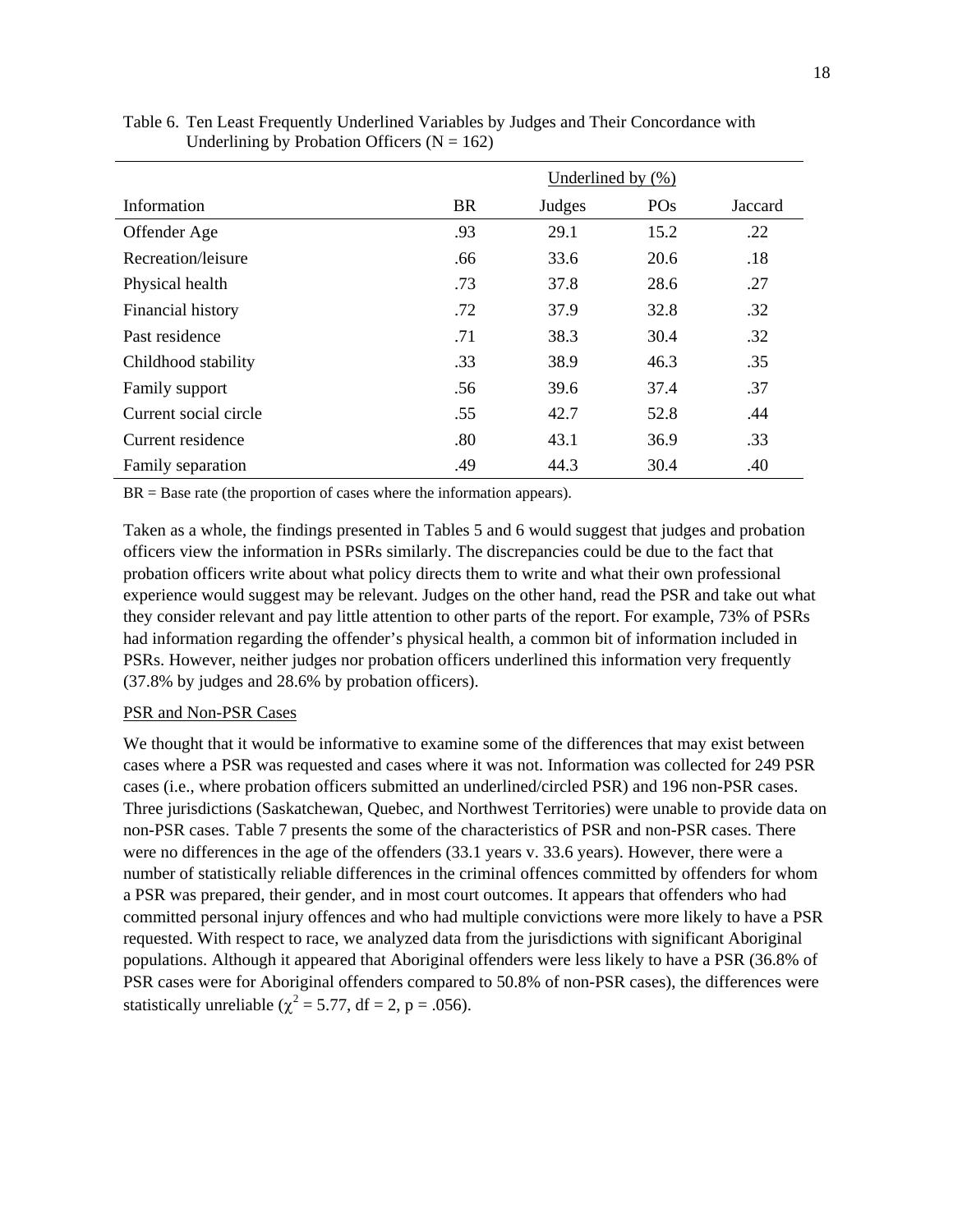|                                       | <b>PSR</b>     |         | Non-PSR        |         |
|---------------------------------------|----------------|---------|----------------|---------|
| Variable                              | Frequency      | Percent | Frequency      | Percent |
| Offender Gender*                      | 248            |         | 193            |         |
| Male                                  | 221            | 89.1    | 158            | 81.9    |
| Female                                | 27             | 10.9    | 35             | 18.1    |
| <b>Offender Race</b>                  | 57             |         | 63             |         |
| Caucasian                             | 32             | 56.1    | 22             | 34.9    |
| Aboriginal                            | 21             | 36.8    | 32             | 50.8    |
| <b>Other Racial Minority</b>          | $\overline{4}$ | 7.0     | 9              | 14.3    |
| Type of Offence*                      | 247            |         | 196            |         |
| <b>Against Person</b>                 | 105            | 42.5    | 51             | 26.0    |
| <b>Against Property</b>               | 68             | 27.5    | 46             | 23.5    |
| Narcotics                             | 27             | 10.9    | 17             | 8.7     |
| <b>Against Property with Violence</b> | 3              | 1.2     | $\overline{4}$ | 2.0     |
| Liquor & Traffic                      | 16             | 6.5     | 30             | 15.3    |
| Against Public Order and Peace        | $\overline{4}$ | 1.6     | 19             | 9.7     |
| Probation/Parole Violations           | 11             | 4.5     | 20             | 10.2    |
| <b>Sexual Offences</b>                | 12             | 4.9     | $\mathbf{1}$   | 0.5     |
| Other                                 | $\mathbf{1}$   | 0.4     | 8              | 5.1     |
| Multiple Offences*                    | 247            |         | 196            |         |
| Yes                                   | 140            | 56.7    | 64             | 32.7    |
| No                                    | 107            | 43.3    | 132            | 67.3    |
| Variety of Offences*                  | 246            |         | 196            |         |
| Yes                                   | 51             | 20.7    | 21             | 10.7    |
| No                                    | 195            | 79.3    | 175            | 89.3    |
| Outcomes                              |                |         |                |         |
| Incarceration                         | 86             | 35.8    | 64             | 32.8    |
| Community Sentence*                   | 150            | 62.5    | 88             | 45.1    |
| Conditional Sentence*                 | 91             | 37.9    | 15             | 7.7     |
| Treatment Recommended*                | 104            | 54.7    | 43             | 27.7    |

Table 7. The Characteristics of PSR and Non-PSR Cases

 $*$  Differences are statistically significant,  $p < 0.05$ 

For Offender Race, data from British Columbia, Alberta, Manitoba and Yukon only.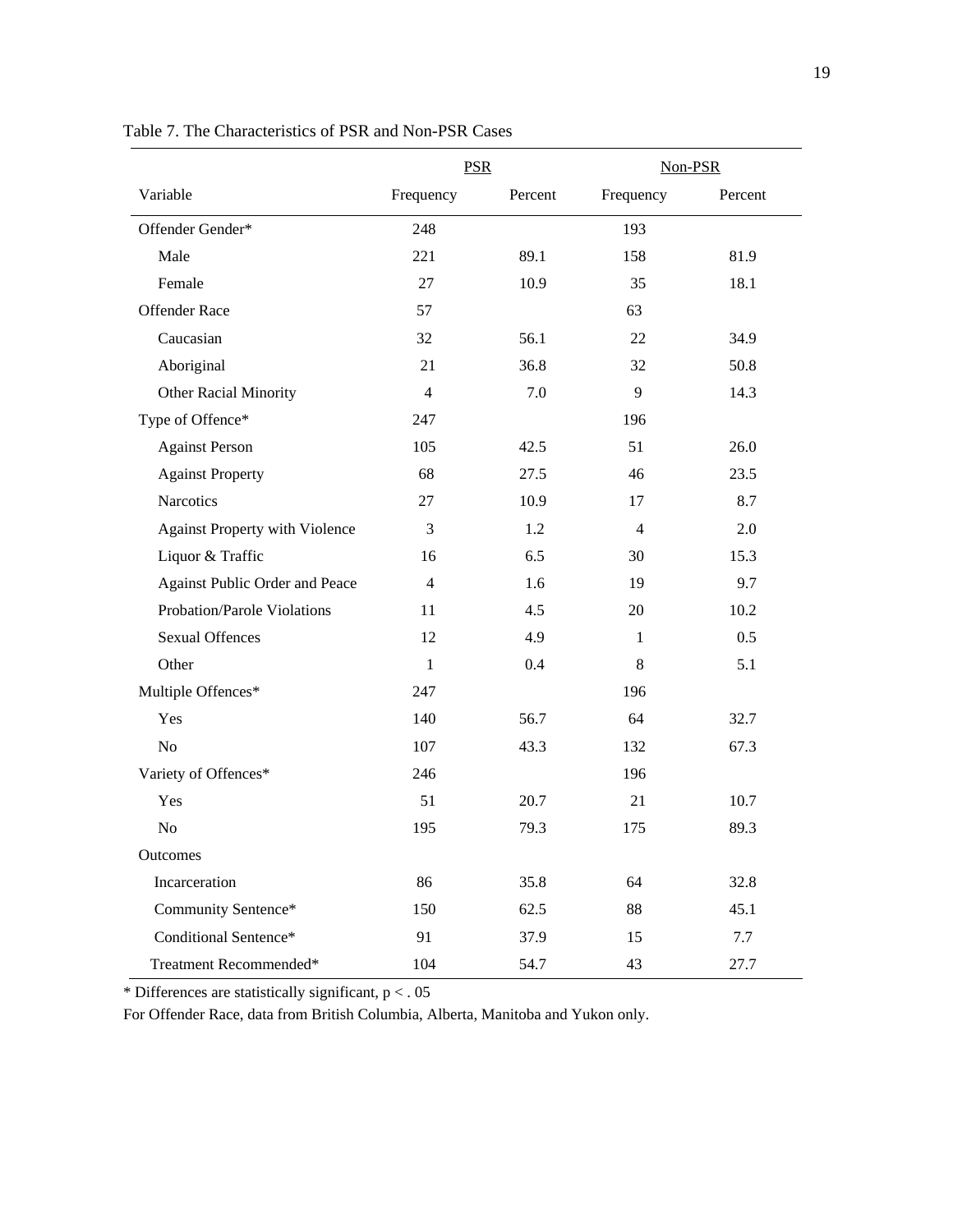## PSRs and Sentencing

There is a belief that the PSR somehow influences the sentence of the court. As evident in Table 7, the presence of a PSR is associated with a community sentence and treatment recommendations are also more likely in cases where a PSR was completed. In view of the finding that a PSR is more likely requested for cases where serious offences were committed, it appears that the information presented in the PSR mitigates the likelihood of a custodial sentence. Another possible explanation is that judges (or counsel) were already contemplating a community sentence and looked to the PSR for support. One important factor in sentencing is the presence of a recommendation for a community sentence in the PSR. A recommendation for a community sentence (i.e., probation or a conditional sentence) was made in 140 PSRs and judges gave a community sentence in 71.4% of the cases. No such recommendations were made in 98 PSRs and judges gave a community sentence in 53.1% of these cases ( $\chi^2$  = 8.43, df = 1, p < .01).

The positive relationship between the recommendations for a community sentence made by the probation officer and the court's sentencing of the case does not mean that it is the only factor taken under consideration and that judges place offenders into the community without regard to risk. The PSRs were reviewed and coded for a range of variables that were present in the reports (e.g., poor supervision history, response to substance abuse treatment, financial problems). Nineteen variables produced correlations of .15 or higher with a community sentence. Many of these 19 variables were then grouped into general categories. For example, Lifestyle Stability consisted of the variables Steady Residence, Gainful Employment/Education, and Positive Financial Circumstances. Criminality consisted of items such as Persistent Criminal History, Poor Supervision History and Antisocial Attitudes. Other variables such as Gender stood by themselves. As shown in Table 8, low risk (i.e., lifestyle stability, and a lack of a criminal lifestyle and social service agency involvement), as expected, showed a significant association with a community sentence.

|                                     |     |       | 95% CI |     |
|-------------------------------------|-----|-------|--------|-----|
| Domain                              | r   | Lower | Upper  | N   |
| Lifestyle Stability                 | .23 | .14   | .32    | 131 |
| No Substance Abuse                  | .29 | .20   | .38    | 132 |
| <b>Minimal Criminality</b>          | .30 | .23   | .39    | 146 |
| PO Recommends Community             | .19 | .13   | .26    | 238 |
| Female                              | .19 | .13   | .25    | 240 |
| Lack of External Agency Involvement | .21 | .14   | .28    | 238 |

Table 8. Variable Domains Related to a Community Sentence

Although the lack of substance abuse was related to a community sentence (Table 8), individuals with a substance abuse problem could still receive a community sentence. Substance abusing offenders were likely to receive a community sentence if there were positive indicators of responding to substance abuse treatment. The presence of treatment plans or a history of positive response to treatment increases the likelihood of a community sentence ( $\underline{r} = .31$  and  $\underline{r} = .27$ ).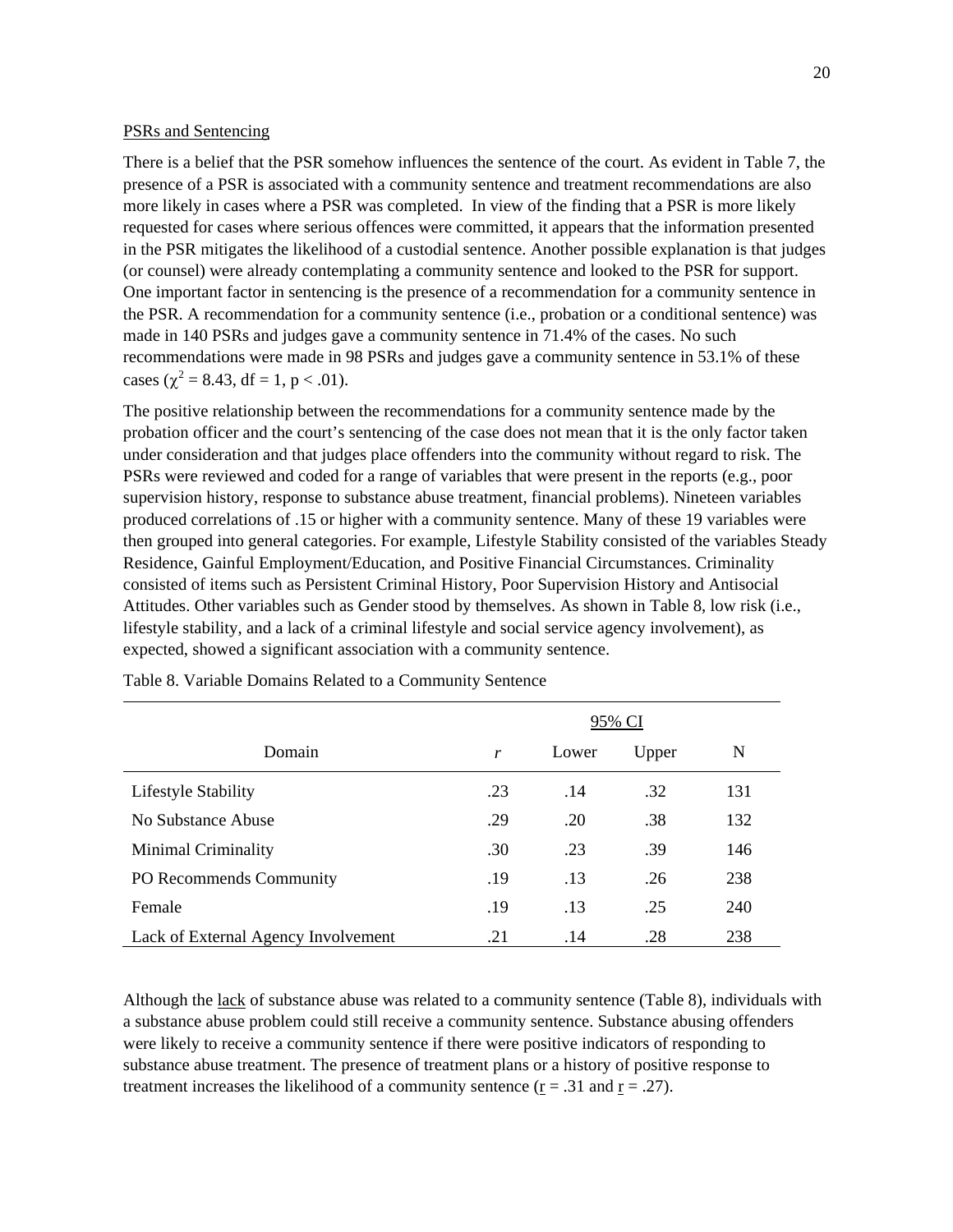It was expected that offender risk would be related to a community recommendation and placement and that the assessment of offender needs would be related to treatment recommendations and orders. Table 9 summarizes the relationship between actuarial, evidence-based assessments of offender risk and needs and the recommendations in the PSR and court sentences. Some jurisdictions include a summary of an actuarial risk assessment in the PSR (e.g., Saskatchewan, Manitoba) whereas other jurisdictions do not have this information (e.g., Alberta, Quebec). Objective, evidenced-based assessments of risk were positively related to a recommendation for a community placement and a community sentence. That is, offenders judged low risk were more likely to have a community recommendation and a community sentence than offenders who are viewed as medium and high risk. For example, 95% of low risk offenders received a community recommendation from the probation officer and 90% were actually placed under community supervision by the courts. With respect to a recommendation for treatment and a treatment order, offender risk level was unrelated (Table 9). For example, 70% of low risk offenders, who by definition would have few criminogenic needs, received a treatment recommendation and only 68% of high-risk offenders (i.e., many criminogenic needs) received a treatment recommendation. Likewise, the courts imposed treatment conditions as part of the sentence for 73.7% of low risk offenders and 69.6% of high-risk offenders.

|                                          |              | Risk Level $(n/n)$ |                |
|------------------------------------------|--------------|--------------------|----------------|
| Recommendation/Outcome                   | Low          | Medium             | Low            |
| <b>Community Recommendation</b>          | 95.0 (19/20) | 56.0 (28/50)       | 44.0 (11/25)   |
| <b>Community Sentence</b>                | 90.0 (18/20) | 71.4 (35/49)       | 48.0 (12/25)   |
| <b>Treatment Recommendation</b>          | 70.0 (14/20) | 68.0 (34/50)       | 68.0 (17/25)   |
| <b>Court Ordered Treatment Condition</b> | 73.7 (14/19) | 70.0 (28/40)       | 69.6 $(16/23)$ |

| Table 9. Community Placement and Treatment Recommendations by Offender Risk (%) |  |  |  |
|---------------------------------------------------------------------------------|--|--|--|
|---------------------------------------------------------------------------------|--|--|--|

#### The Resource Demands of a PSR

Time sheets were analyzed for five sites. On average, a probation officer spent 14.1 hours preparing a PSR. However, there was significant variation in the time spent on a PSR across the sites (Table 10). The Edmonton site spent the least time on the preparation of the PSR (6.1 hours) and Whitehorse spent the most time (17.1 hours). Interestingly, staff preparing PSRs in Winnipeg and Whitehorse spent the most time directly with clients, double the time of the other sites. We were unable to ascertain whether variations in the time spent preparing a PSR were related to the quality of the reports.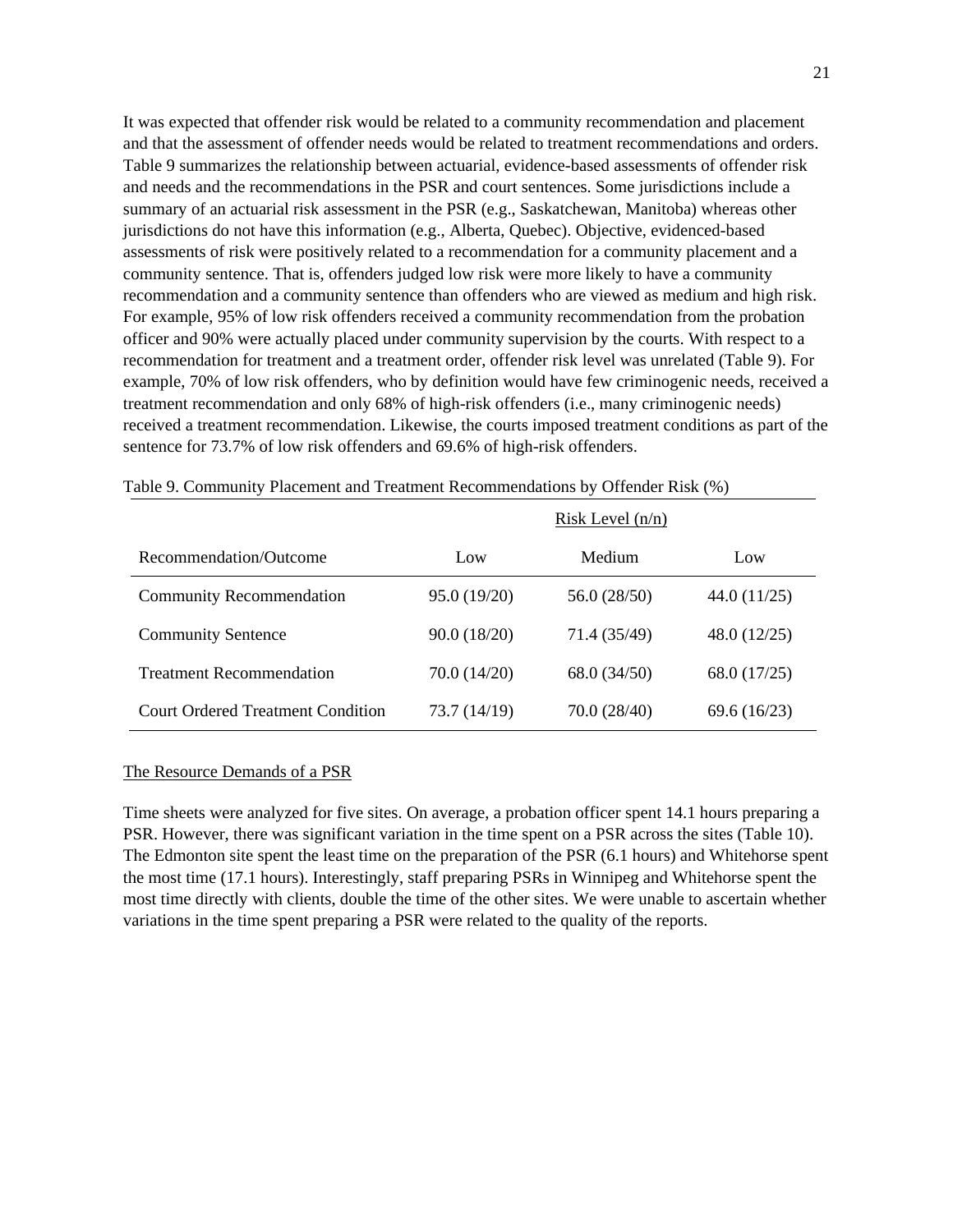| Variable                           | AB  | MB   | <b>ON</b> | <b>PE</b> | YT   | Average |
|------------------------------------|-----|------|-----------|-----------|------|---------|
| Time spent by PO (hrs.)            | 6.1 | 15.3 | 11.6      | 15.0      | 17.1 | 14.2    |
| Direct client contact (hrs.)       | 1.5 | 4.3  | 2.3       | 2.1       | 4.6  | 3.0     |
| Contact with collaterals<br>(hrs.) | 1.0 | 2.6  | 1.5       | 2.5       | 1.0  | 1.8     |
| Report writing (hrs.)              | 2.8 | 7.2  | 6.7       | 8.1       | 7.1  | 7.0     |
| Page length                        | 8.7 | 12.3 | 8.6       | 11.9      | 12.0 | 11.0    |

Table 10. Resource Demands in Preparing a PSR Across Sites

#### Discussion

This study surveyed the views and opinions of key criminal justice players on the role of PSRs in sentencing. It is also the largest survey of judges on this topic ever conducted in Canada. Hogarth (1971) examined the views of 78 judges in Ontario and since then there has been no other study that directly examined the views of judges vis-à-vis the PSR. Even the international literature yields only a few studies querying judges (Cavadino, 1997; Norman & Wadman, 2000b; Rush & Robertson, 1987). In addition to asking judges about their views of the PSR, probation officers' opinions were also sought. To our knowledge, there is only one other Canadian study that gathered information from probation officers ( $N = 765$ ; Hagan, 1975) and one American study ( $N = 150$ ; Norman & Wadman, 2000b). Finally, this is the only Canadian study reporting the views of Crowns and defence counsel with respect to PSRs.

Despite the low response rate from the judges (61.6%), supplementary analyses suggested that the judges who participated in the study were fairly comparable to judges who did not participate. This conclusion is provided with the caveat that the sample size is relatively small. The participation rate among probation officers was 72.5%. On the whole, the judges and probation officers shared prorehabilitation attitudes (over 90% rated rehabilitation as important or very important). However, a surprisingly high number of judges and probation officers (over two-thirds) thought that specific deterrence was important or very important.

The idea of specific deterrence as an important goal of sentencing is inconsistent with the evidence. A number of studies and reviews of the literature of "get tough" interventions clearly show that deterrence has either no effect on reducing offender recidivism (Andrews & Bonta, 2003; Bonta, Wallace-Capretta & Rooney, 2000a; MacKenzie, Brame, McDowall & Souryal, 1995) or it is actually associated with small increases in recidivism (Petersilia & Turner, 1993; Smith, Goggin & Gendreau, 2002). Although judges are required by law to consider deterrence when sentencing, there is a clear need to reinforce among the judiciary and probation officers the ineffectiveness of sanctions on recidivism.

The judges were overwhelmingly positive about the PSRs with 87.4% saying that they were satisfied with the reports. Although judges were generally pleased with PSRs, probation officers held very different opinions. Only 39.6% of probation officers reported that they were satisfied with the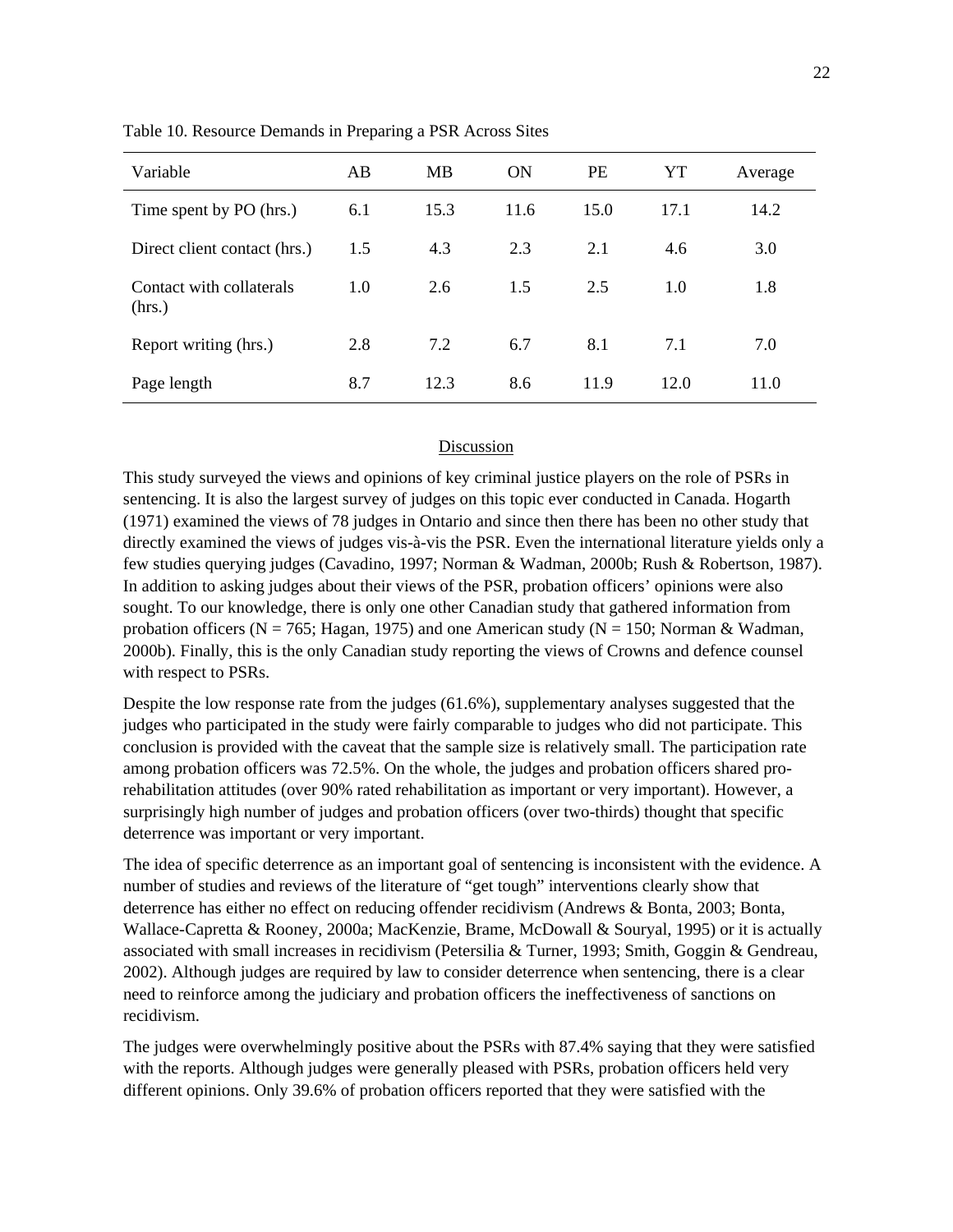structure and process surrounding PSRs. The most frequent complaint expressed was the lack of proper training in conducting presentence investigations and preparing the reports (25.9%). Following this complaint was the view of probation officers that many requests for PSRs are for nonserious cases (16.8%). Requests for PSRs in nonserious cases may be due to judges sometimes just wanting more information because of a peculiarity with the case and the fact that nearly 37% of PSR requests were initiated by defence counsel in order to increase the likelihood of a community sentence for their clients. Nevertheless, this does indicate a need for better communication among the judiciary, officers of the Court and probation.

Both judges and probation officers thought that PSRs were particularly useful with serious cases, however, what is meant by "serious" could vary. The most common view of the seriousness of a crime refers to a personal injury offense (e.g., a sexual or nonsexual assault, robbery, impaired driving causing death). Indeed, PSRs were more likely to be requested in cases with a personal injury offence (47.4% v. 26.5% of non-PSR cases; Table 7). However, a personal injury offence is not necessarily indicative of a risk to re-offend (Quinsey, Harris, Rice & Cormier, 1998). When a more comprehensive assessment of offender risk was undertaken, a third of all PSRs were categorized as low risk offenders on the LSI-R:SV with only 24.7% of the PSRs conducted on high risk offenders. Although judges must consider ordering a PSR when a possibility of a custodial sentence exists (Ruby, 2004) it may be helpful for judges and probation officers to be more aware of the distinction between offence seriousness and high risk to reoffend and that the usefulness of PSRs may not be only for "serious" cases.

#### Risk Assessment in the PSR

The majority of the judges (59.6%) would like to see offender risk information included in PSRs (21.2% were against including this information). If we include those who had no strong opinion on the matter then 78.9% of judges were agreeable to including offender risk information (the comparable figure for probation officers was 75.8%). In addition, both judges and probation officers rated risk assessment information as highly important and frequently underlined this information in PSRs. These findings confirm Cole and Angus' (2003) prediction that "as risk prediction instruments…continue to expand…such a move will likely be welcomed by the Canadian judiciary" (p. 355).

The one group that was less than enthusiastic about risk information in PSRs was defence counsel. More than half of defence counsel (59.1%) thought that risk information should not be included in PSRs (on the other hand, 75.5% of Crown attorneys like this information included). Thus, it is not surprising that in the few cases we could identify, it was the defence that would challenge risk assessment in the courts (*R. v. Elliott*, 2004).

Given that judges appear willing to entertain risk assessment information, it is unfortunate that many prefer narrative descriptions of risk as opposed to evidence-based risk assessments. Forty percent of judges preferred a narrative description of the risk factors pertaining to the offender presumably leaving it to the judge to decide the offender's level of risk. The relatively high percentage of judges who prefer narrative approaches to risk assessment may reflect their limited knowledge of actuarial risk assessment. However, slightly more than half of the probation officers also felt this way (although the views of the probation officers may have been influenced by policies explicitly prohibiting the presentation of actuarial risk information). This finding was a surprise given that many jurisdictions conduct extensive training in actuarial risk assessment. Nevertheless, the research is clear that actuarial, evidence-based risk scales are more accurate than subjective assessments of risk (Bonta, 1996, 2002; Grove, & Meehl, 1996; Grove et al., 2000). For a significant proportion of judges to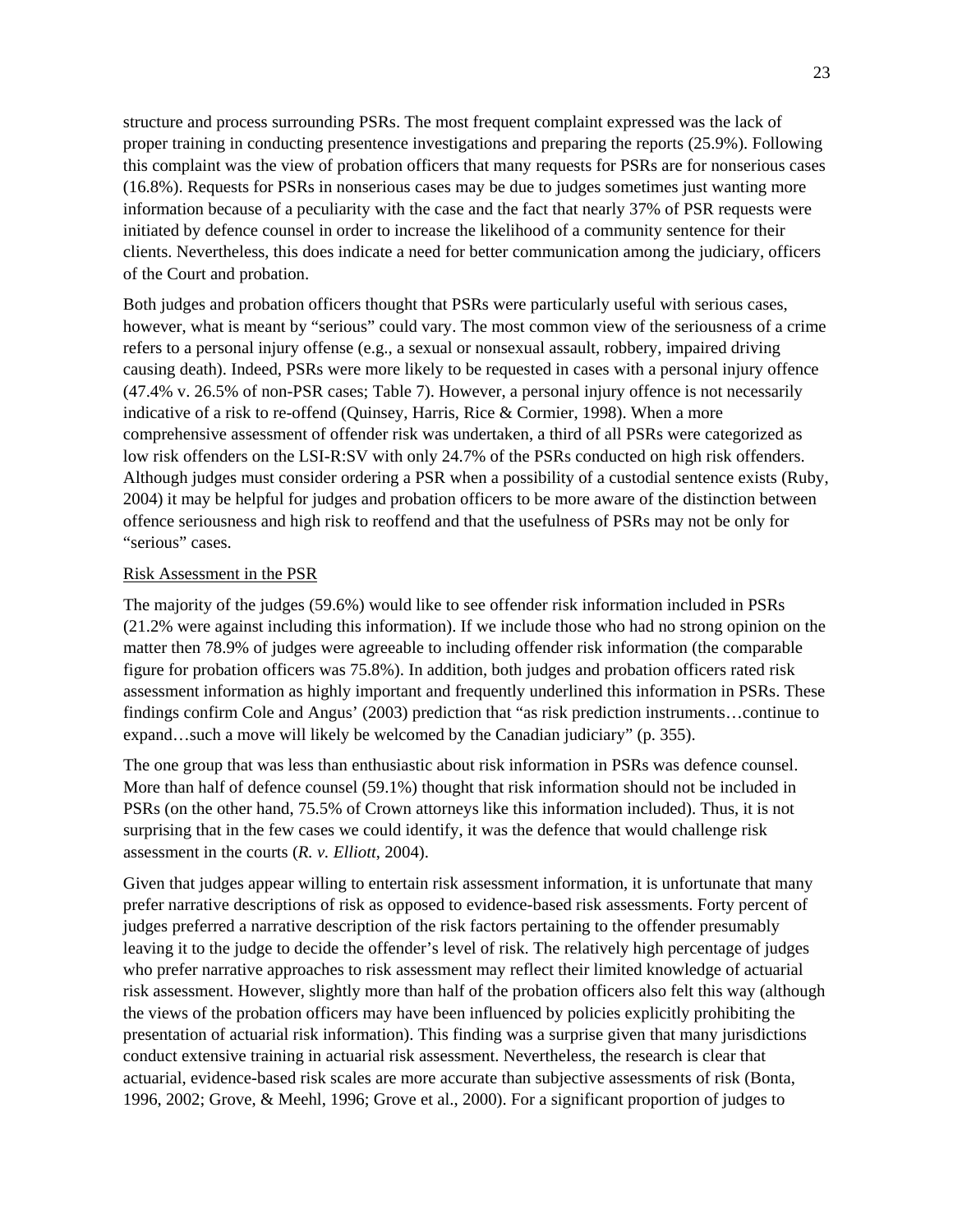prefer unstructured risk assessments indicates a need for judges to be better informed about the evidence on offender risk assessment.

## What is Important in PSRs? The Role of Offender Rehabilitation

In addition to the judiciary's interest in offender risk assessment, issues around offender treatment played a prominent role. This was the one area where almost all the key court officials and probation agreed. At least 88% of probation officers, Crown attorneys and defence counsel wanted treatment recommendations included in the PSR. For the judges, 95.2% wanted treatment recommendations. Although we know that the judges and probation officers had pro-rehabilitative attitudes that could partly explain these findings, we do not know to what extent the results with the lawyers stemmed from their attitudes toward rehabilitation (amazingly, almost every Crown attorney (96.9%) wanted to see treatment recommendations in the PSR).

When judges and probation officers were asked to assign ratings to different variables that could be found in a PSR, treatment factors, especially around substance abuse, were ranked in the top ten (see Table 5). Furthermore, judges and probation officers showed satisfactory levels of agreement (agreeing in approximately 75% of cases when it came to the relevance of substance abuse). The interest in the treatment of offenders is in marked contrast to the trend in PSRs in the United States where the emphasis is more on just deserts and preventative incapacitation. With the widespread use of sentencing guidelines in America, the role and influence of the PSR had diminished and their content was often limited to historical descriptions of fact and social background (Bazelon, 2005; Norman & Wadman, 2000b; Stinchcomb & Hippensteel, 2001). The recent U.S. Supreme Court decision (January 12, 2005; Cohen, 2005) that struck down federal sentencing guidelines may now alter how PSRs are prepared in the U.S.

In Canada, evidence-based, offender risk-need instruments are used in almost every province and territory. The value of risk-need instruments is that they provide information that goes beyond decisions about level of supervision or custody. They provide information on the needs of offenders that must be addressed in order to reduce recidivism (Andrews & Bonta, 2003; Bonta, 2002). That is, risk-needs instruments play an important role in offender rehabilitation. Consequently, using riskneeds assessments to either structure the PSR (e.g., as in Ontario and Nova Scotia) or to directly communicate to the court what needs to be done to manage offender risk (e.g., as in Manitoba and Saskatchewan) could serve the courts well by providing treatment information.

A question remains as to how can PSRs be improved to give the courts better treatment information. At present, many PSRs are a mix of treatment relevant information, information that is largely unrelated to treatment, and important information that can inform treatment but is missing. For example, nearly three-quarters of PSRs described the offender's health and both judges and probation officers felt that this information was of little interest (Table 6). In addition, information on the offender's social circle was evident in 55% of PSRs and furthermore, when it was present, judges and probation officers did not think that this information was of much value. However, knowledge of the offender's social circle is probably one of the best predictors of criminal behaviour and a highly relevant treatment target (Andrews & Bonta, 2003; Gendreau, Little & Goggin, 1996). In order to improve the content of PSRs consideration should be given to the information in Tables 5 and 6 *in combination with* the empirical evidence on the criminogenic needs of offenders.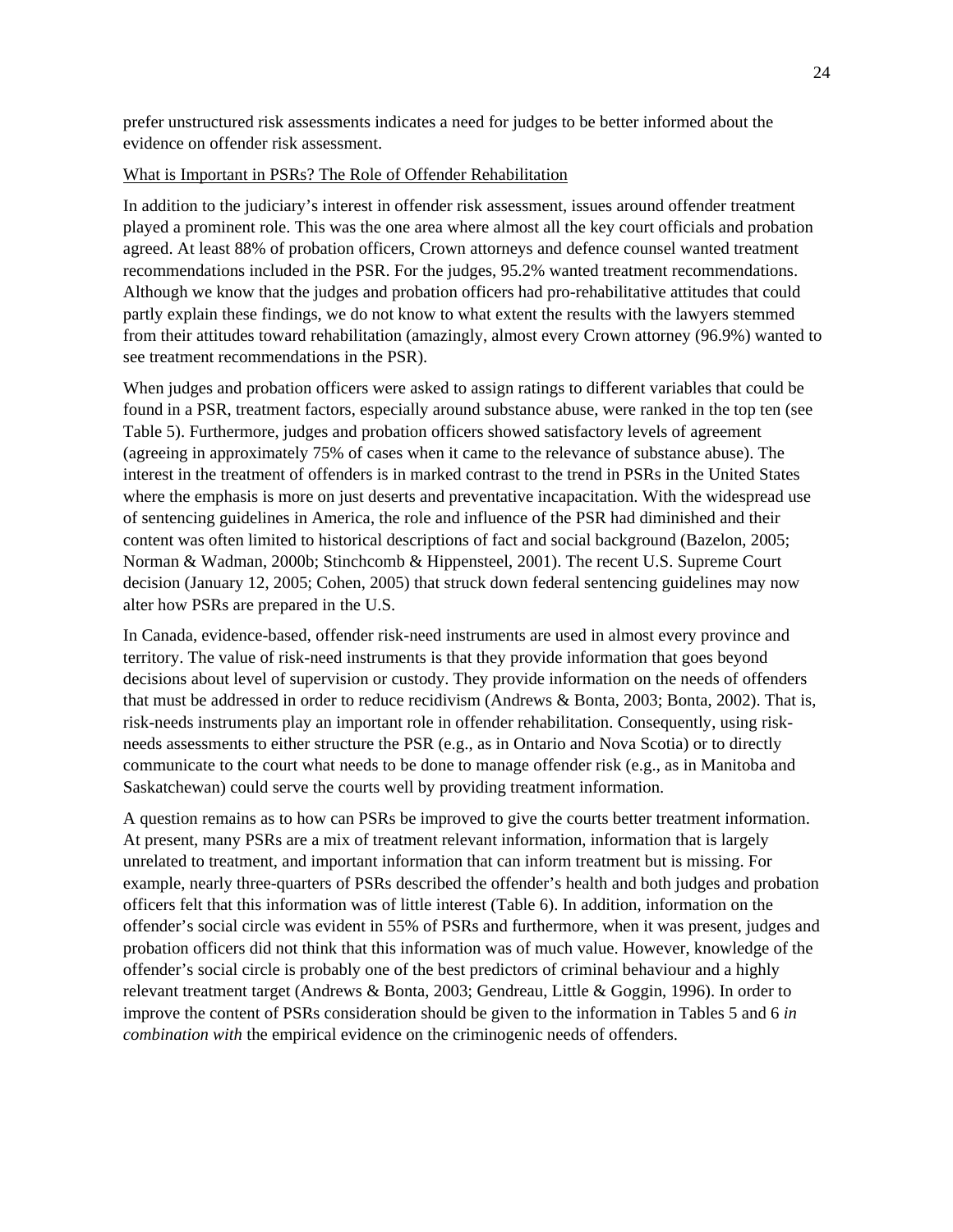#### The Influence of the PSR on Sentencing

Perhaps because many judges see probation officers as knowledgeable about offender behaviour, a majority of judges (59.6%) would like the PSR to include sentencing recommendations. However, some judges (11.5%) were against the inclusion of sentencing recommendations with another 28.8% having no opinion on this matter. The judges who were neutral on the subject could be influenced by defence objections to such recommendations and if we add them to judges who are clearly against sentencing recommendations we have a significant proportion of judges who may question probation officers who include sentencing recommendations in the PSR (40.3%). However, interest was particularly high among the judges when a recommendation for community placement was made (albeit half of the lawyers were opposed to such recommendations). When a community recommendation was made in the PSR it was followed by the courts in 94.2% of cases, it was underlined in the PSRs by the judges in 73.2% of cases (Table 5) and judges gave a community sentence more frequently in PSR cases than in non-PSR cases (Table 7).

Of course, judges did not follow blindly the community recommendations made by the probation officer. Judges paid attention to factors they considered indicative of re-offending (e.g., criminal history). Other variables that increased the likelihood of a community sentence were lifestyle stability, the lack of a substance abuse problem and minimal criminality (Table 8). In general, low risk offenders were most likely to receive a community placement especially if it was supported by an evidence-based risk assessment (when an actuarial risk assessment was conducted 95% of low risk offenders were recommended for community placement compared to 79% when the assessment was based on clinical judgment).

Forty-four per cent of high-risk cases were recommended for community placement (Table 9). In this study, we found that PSRs would more likely be ordered in serious cases and that the courts were more likely to give a community sentence, especially a conditional sentence (although strictly speaking a conditional sentence is a jail sentence). In Canada, conditional sentences permit the judge to order the offender to serve their time in the community rather than being placed in prison (Gemmell, 1999). Lundrigan (1998) also found conditional sentences more prevalent among cases where a PSR was requested. Thus, it appears that the presence of a PSR encourages judges to take a risk and place some offenders into the community who otherwise would have been sentenced to incarceration. This conclusion about a willingness to take a risk is not new and has been noted by others (Campbell et al., 1990; Hogarth, 1971; Weinrath, 1999).

Taking risks with some offenders, however, could be problematic. The offender treatment literature does provide evidence that some higher risk offenders can be successfully treated provided they are given the right programming (Andrews & Bonta, 2003). Therefore, the treatment recommendations in PSRs must be appropriate for the offender. If PSRs provide relevant treatment recommendations, and they are actually delivered, then we may expect reductions in recidivism among offenders with a PSR. However, prior research has found that the presence of a PSR is not associated with reduced recidivism (Davies, 1969; Rumney & Murphy, 1952; Weinrath, 1999).

One critical principle of effective offender treatment programs is the matching of offender risk level to the intensity of programming (Andrews, Bonta & Hoge, 1990; Bonta, Wallace-Capretta & Rooney, 2000b; Bourgon & Armstrong, 2005). In this study, probation officers showed poor adherence to the risk principle of effective rehabilitation. As seen in Table 9, more than half of low risk offenders had a treatment recommendation whereas the research literature would suggest that these offenders would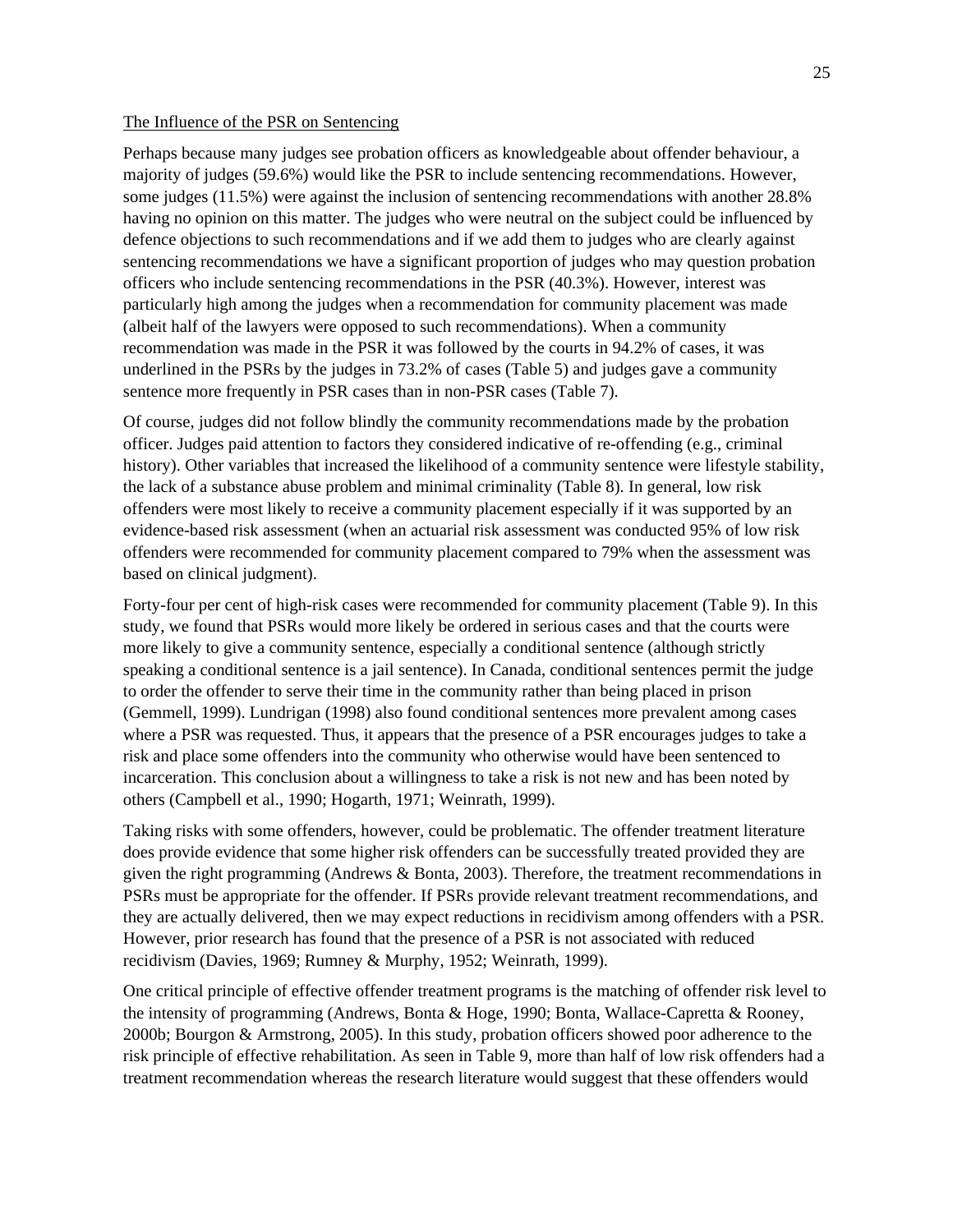require very little treatment. In addition, only two-thirds of high-risk offenders had a treatment recommendation when all of them probably had treatment needs.

#### Summary and Conclusions

Looking back to Hogarth's (1971) landmark study on Canadian sentencing, we found many similarities as well as important differences between Hogarth's (1971) investigation and our current findings. Judges continue to express general satisfaction with the PSR. Hogarth (1971) reported that approximately two-thirds of judges in his sample were satisfied and this level of satisfaction rose to 87.4% in the present study. Not everyone, however, expressed such high satisfaction levels and this was most evident among probation officers. The results point to a need for better training on the preparation of the PSR and a dialogue with the judiciary to ensure that non-serious and "frivolous" cases are not referred for a PSR investigation.

Perhaps the most important changes that have occurred over the past 30 years are the adoption of evidence-based, risk-needs assessment instruments and a better understanding of effective offender rehabilitation programming. In the 1970s, no probation department in this country was using an actuarial risk instrument. Assessments of risk were based upon clinical and professional judgments. Hogarth (1971) found that PSR were used mostly for serious offences (e.g., robbery, assault causing bodily harm, indecent assault, etc.) but there was no recognition that the seriousness of the offence is often unrelated to the risk to re-offend. Given that PSRs appear to have an influence on sentencing, the best available assessment methods are needed to ensure appropriate sentences. The contemporary use of evidence-based risk-needs instruments to either structure the PSR investigation or to report directly upon offender risk and needs in the reports provide the type of information that can better inform the courts. For the most part, judges welcome this information.

The judges in this study held favourable attitudes toward offender rehabilitation. Hogarth (1971) also found judges to rank "reformation" highly although in practice specific deterrence was weighted more heavily (pp. 288-289). Attitudes toward rehabilitation undoubtedly influenced the keen interest from the judges in information on treatment. Information on treatment needs were valued by all the key actors in the sentencing process and judges were particularly interested in treatment recommendations.

If we can summarize the major changes over the past three decades in what judges expect from PSRs and what is being reported in PSRs then it would be this: PSRs have become treatment oriented, case management reports. In 1971, Hogarth found that family background was cited by judges as an "essential" piece of information in 61% of cases whereas offender attitude to rehabilitation, mental condition and use of alcohol and drugs were cited as essential less than 20% of the time. In the present study, the relevance of these pieces of information has reversed with treatment information most highly valued by judges and most frequently found in PSRs. The trend is clear: PSR will become more and more a document that provides a risk-need description of offenders along with a formulation of a strategy for managing risk. More importantly, PSRs are becoming increasingly evidence-based and this transformation will translate into benefits for judges by assisting in sentencing.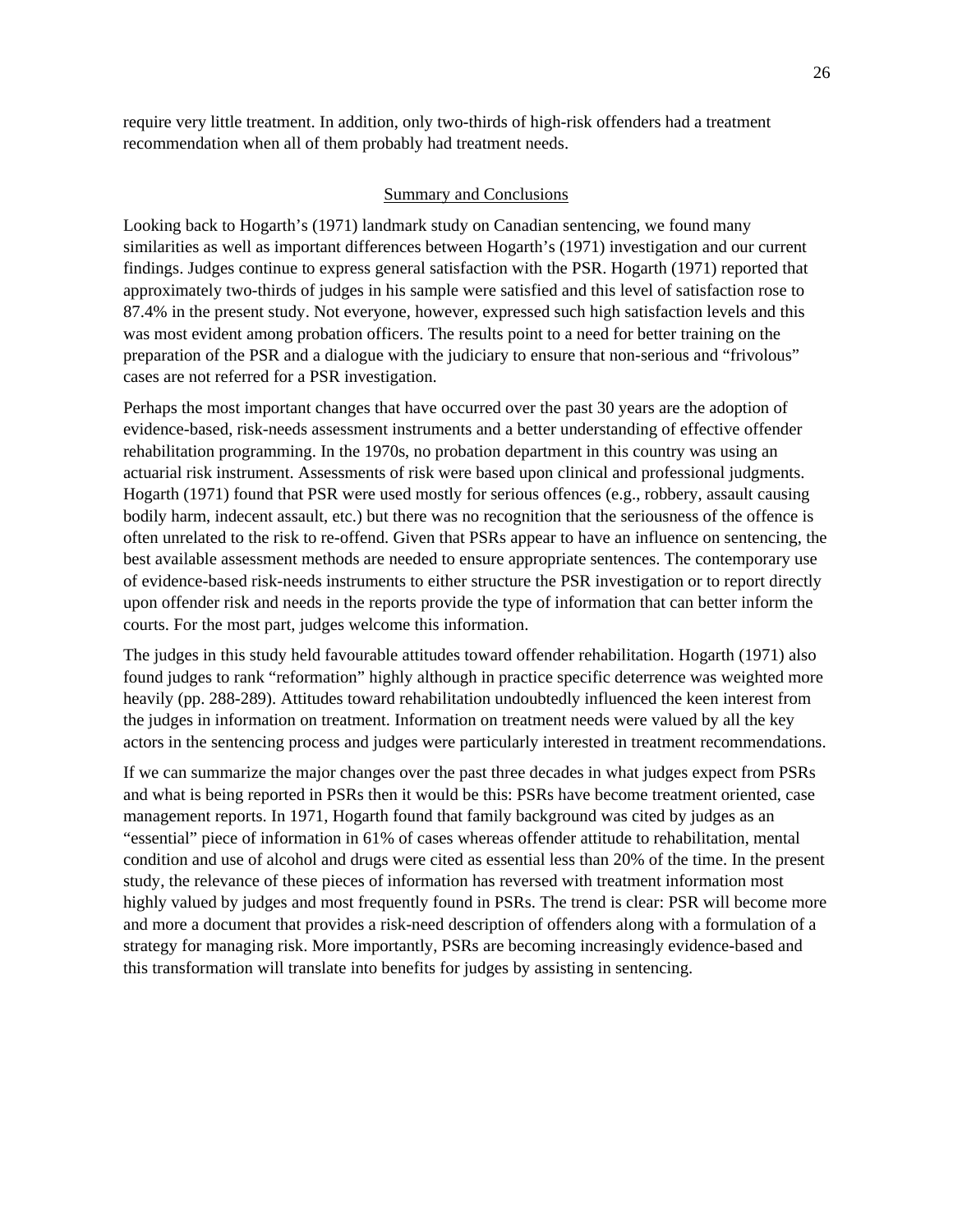#### References

- Andrews, D. A., & Bonta, J. (1995). *The Level of Service Inventory–Revised: User's Manual.* Toronto, ON: Multi-Health Systems.
- Andrews, D. A., & Bonta, J. (1998). *The Level of Service Inventory–Revised: Screening Version User's Manual.* Toronto, ON: Multi-Health Systems.
- Andrews, D. A., & Bonta, J. (2003). *The Psychology of Criminal Conduct (3rd. ed.).* Cincinnati, OH: Anderson.
- Andrews, D. A., Bonta, J., & Hoge, R. D. (1990). Classification for effective rehabilitation: Rediscovering psychology. *Criminal Justice and Behavior, 17,* 19-52.
- Bazelon, E. (2005). Sentencing by the numbers. *New York Times Magazine,* (January 2), 18-19.
- Boldt, E. D., Hursh, L. E., Johnson, S. D., & Taylor, K. W. (1983). Presentence reports and the incarceration of Natives. *Canadian Journal of Criminology, 25,* 269-276.
- Bonta, J. (1996). Risk-needs assessment and treatment. In A.T. Harland (Ed.), *Choosing Correctional Options that Work: Defining the Demand and Evaluating the Supply (pp. 18-32)*. Thousand Oakes, CA: Sage Publications.
- Bonta, J. (2002). Offender risk assessment: Guidelines for selection and use. *Criminal Justice and Behaviour, 29*, 355-379.
- Bonta, J., Harris, A., Zinger, I., & Carrière, D. (1998). The dangerous offender provisions: Are they targeting the right offenders? *Canadian Journal of Criminology, 40,* 377-400.
- Bonta, J., Wallace-Capretta, S., & Rooney, J. (2000a). Can electronic monitoring make a difference? An evaluation of three Canadian programs. *Crime and Delinquency, 46,* 61-75.
- Bonta, J., Wallace-Capretta, S., & Rooney, J. (2000b). A quasi-experimental evaluation of an intensive rehabilitation program. *Criminal Justice and Behavior, 27,* 312-329.
- Bonta, J., & Yessine, A. K. (2005). *The National Flagging System: Identifying and responding to high-risk, violent offenders.* (User Report 2005-03). Ottawa: Public Safety and Emergency Preparedness Canada.
- Bourgon, G., & Armstrong, B. (2005). Transferring the principles of effective treatment into a "Real World" prison setting. *Criminal Justice and Behavior, 32*, 3-25.
- Campbell, C., McCoy, C., & Osigweh, C. A. B. (1990), The influence of probation recommendations on sentencing decisions and their predictive accuracy. *Federal Probation, 54(4)*, 13-21.
- Carter, R. M. (1966). It is respectfully recommended. *Federal Probation*, *30(2)*, 38-42.
- Carter, R. M. (1969). Variations in presentence report recommendations and court dispositions. *Research Report, 2(5)*, 27. Washington State Department of Institutions.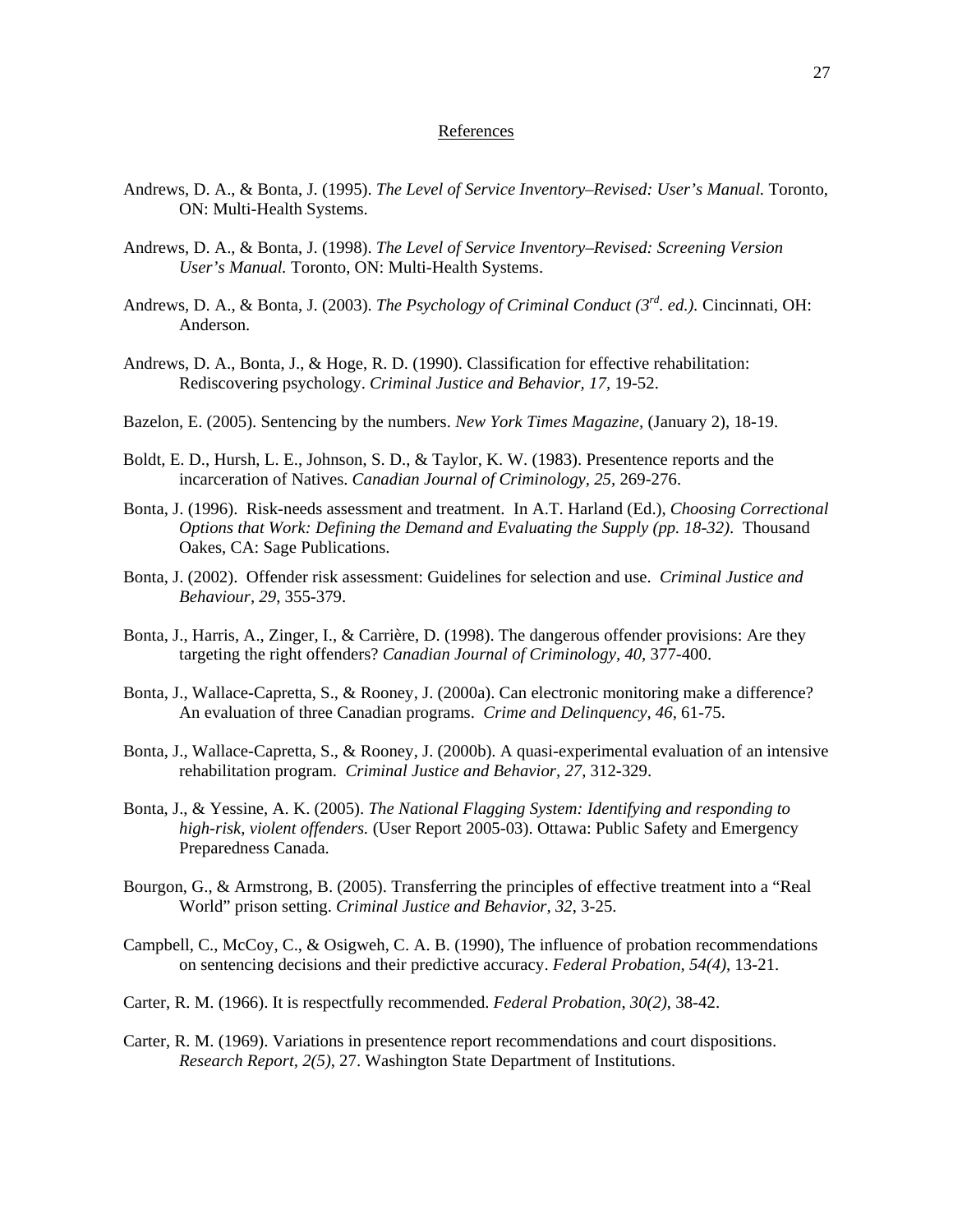- Carter, R. M., & Wilkins, L. (1967). Some factors in sentencing policy. *Journal of Criminology and Police Science, 38*, 253-273.
- Cavadino, M. (1997). Pre-sentence reports: The effects of legislation and national standards. *British Journal of Criminology 37*, 529-548.
- Cohen, A. (2005). Putting "guide" back in the guidelines. CBS News.com (January 12, 2005).
- Cole, D. P. (2001). Using PSRs to evaluate and respond to risk. Paper presented to the National Judicial Institute Criminal Law Seminar, February.
- Cole, D.P. & Angus, G. (2003). Using pre-sentence reports to evaluate and respond to risk. *Criminal Law Quarterly 47*, 302-357
- Davies, M. (1969). *Probationers in their Social Environment*. London: Her Majesty's Stationary Office.
- Deane, H. (2000). The influence of pre-sentence reports on sentencing in a district court in New Zealand. *Australian and New Zealand Journal of Criminology, 33*, 91-106.
- Gabor, T., & Jayewardene, C. H. S. (1978). The pre-sentence report as a persuasive communication. *Canadian Journal of Criminology, 20*, 18-27.
- Gelsthorpe, L. & Raynor, P. (1995). Quality and effectiveness in probation officer's reports to sentencers. *British Journal of Criminology 35*, 188-200.
- Gemmell, J. (1999). Conditional sentences. In J. V. Roberts & D. Cole (Eds.), *Making sense of sentencing.* (pp. 63-76). Toronto: University of Toronto Press.
- Gendreau, P., Little, T., & Goggin, C. (1996). A meta-analysis of the predictors of adult offender recidivism: What works! *Criminology, 34*, 575-607.
- Gibson, R. E. (1973). *Recommending sentence New Zealand probation officer's presentence reports.* Victoria, New Zealand: Australian and New Zealand Society of Criminology, 231-239.
- Grove, W. M., & Meehl, P.E. (1996). Comparative efficiency of informal (subjective, impressionistic) and formal (mechanical, algorithmic) prediction procedures: The clinical-statistical controversy. *Psychology, Public Policy, and Law 2*, 293-323.
- Grove, W.M., Zald, D.H., Lebow, B.S., Snitz, B.E., & Nelson, C. (2000). Clinical versus mechanical prediction: A meta-analysis. *Psychological Assessment 12*, 19-30.
- Hagan, J. (1975). The social and legal construction of criminal justice: A study of the presentencing process. *Social Problems, 22*, 620-637.
- Hogarth, J. (1971). *Sentencing as a Human Process*. Toronto, ON: University of Toronto Press.
- Lundrigan, V. (1998). *"It is recommended…" A Study of the Impact of the Pre-sentence Report on Sentencing*. Unpublished Master's Thesis. Memorial University, St. John's, Newfoundland.
- MacKenzie, D. L., Brame, R., McDowall, D., & Souryal, C. (1995). Boot camp prisons and recidivism in eight states. *Criminology, 33*, 327-357.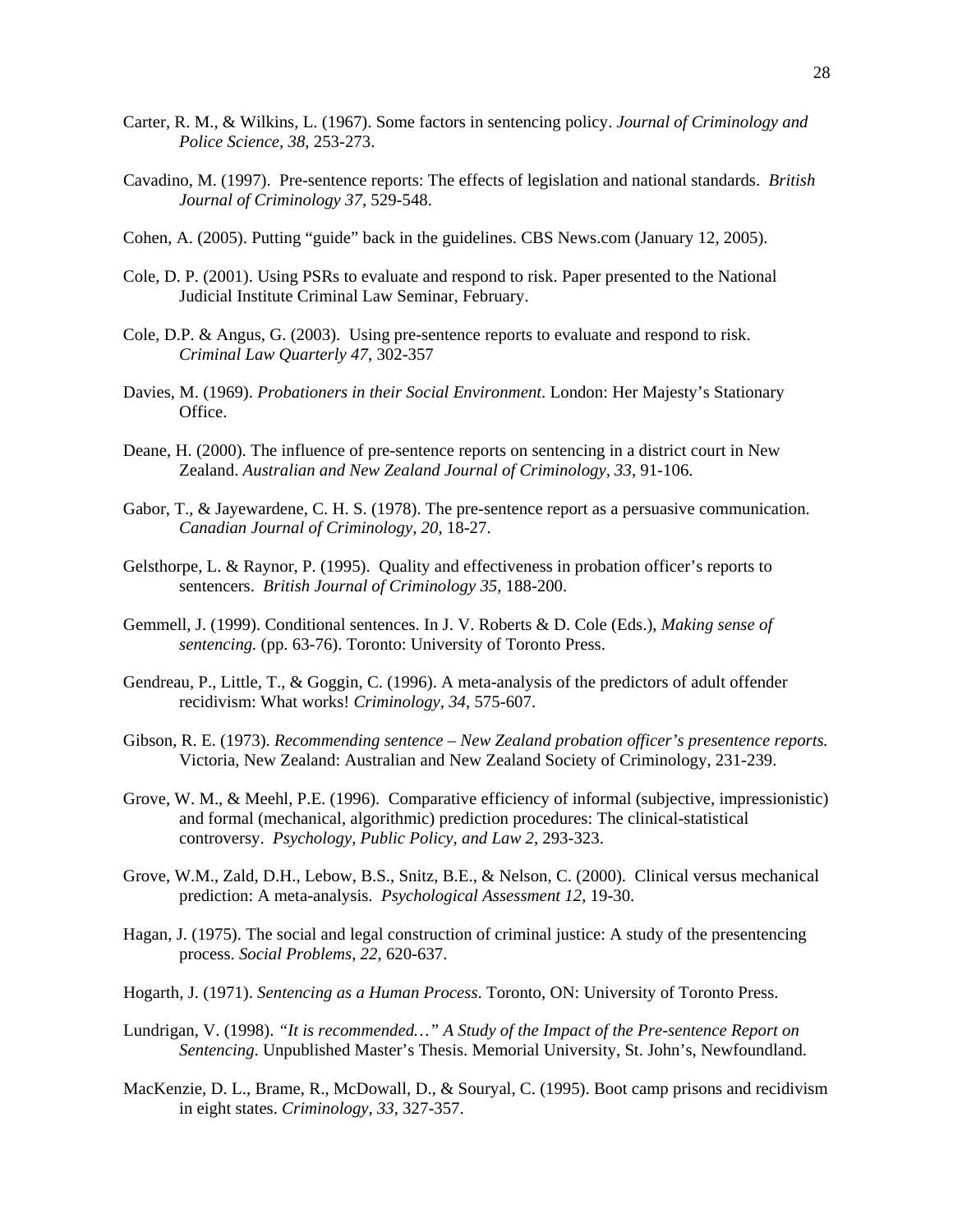- Norman, M. D., & Wadman, R. C. (2000a). Probation department sentencing recommendations in two Utah counties. *Federal Probation, 64(2)*, 47-51.
- Norman, M. D., & Wadman, R. C. (2000b). Utah presentence investigation reports: User group perceptions of quality and effectiveness. *Federal Probation, 64(1)*, 7-12.
- Petersilia, J., & Turner, S. (1993). *Evaluating intensive supervision probation/parole: Research of a nationwide experiment*. Washington, DC: National Institute of Justice, Research in Brief.
- Quinsey, V. L., Harris, G. T., Rice, M. E., & Cormier, C. A. (1998). *Violent offenders: Appraising and managing risk*. Washington, DC: American Psychological Association.
- R. v. Elliott [2004] Provincial Court of Nova Scotia.
- R. v. Gladue [1999] S.C.R. 688.
- *R.* v. Moser [2002] O.J. No. 1344 (QL) (S.C.J.).
- *R.* v. Proulx [2000] 1 S.C.R. No. 61.
- Raynor, P. (1996). Evaluating probation: the rehabilitation of effectiveness. In T. May & A. A. Vass (Eds.) *Working with Offenders: Issues, Contexts and Outcomes. (pp. 242-258)*. London: Sage.
- Raynor, P., Gelsthorpe, L., & Tisi, A. (1995). Quality assurance, pre-sentence reports and the probation service. *British Journal of Social Work, 25*, 477-488.
- Rosecrance, J. (1985). The probation officers' search for credibility: Ball park recommendations. *Crime & Delinquency, 31*, 539-554.
- Ruby, C. (2004). *Sentencing* (6<sup>th</sup> ed.). Toronto, ON: LexisNexis/Butterworth.
- Rush, C., & Robertson, J. (1987). The utility of information to the sentencing decision. *Law and Human Behavior, 11*, 147-155.
- Rumney, J., & Murphy, J. (1952). *Probation and social adjustment*. New Brunswick, NJ: Rutgers University Press.
- Smith, P., Goggin, C., & Gendreau, P. (2002). *The effects of prison sentences and intermediate sanctions on recidivism: General effects and individual differences.* (User Report 2002-01). Ottawa: Public Safety and Emergency Preparedness Canada.
- Stinchcomb, J.B. & Hippensteel, D. (2001). Presentence investigation reports: A relevant justice model tool or a medical model relic? *Criminal Justice Policy Review 12*, 164-177.
- Thorpe, J., & Pease, K. (1976). The relationship between recommendations made to the court and sentences passed. *British Journal of Criminology, 16*, 393-394.
- Weinrath, M. (1999). Are new directions warranted for the presentence report? An empirical assessment of its predictive utility in the adult court system. *Journal of Crime and Justice 22,* 113-129.